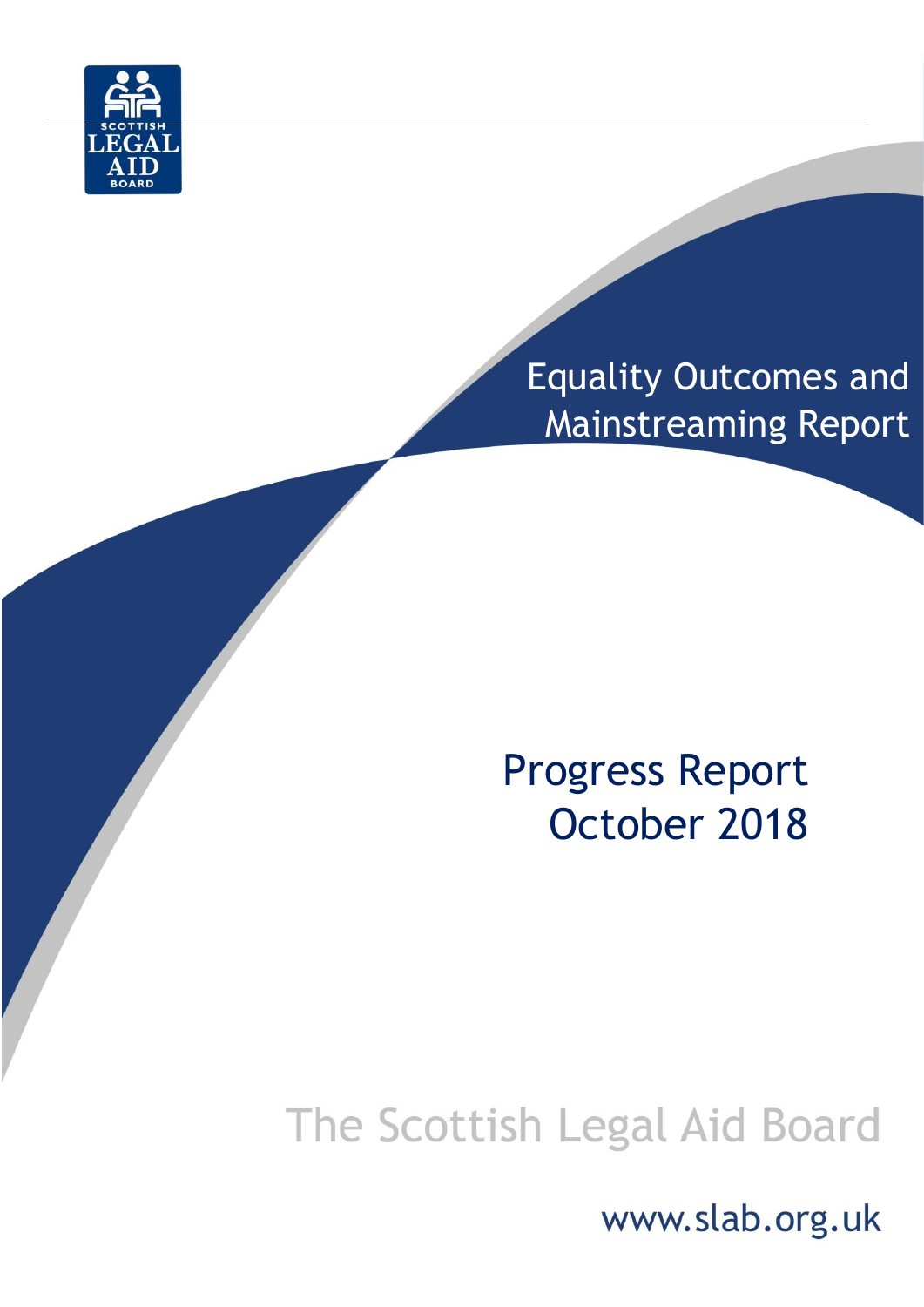## **Contents**

| Our diverse workforce is aware and understands equality and diversity and the impact of<br>1.  |
|------------------------------------------------------------------------------------------------|
|                                                                                                |
|                                                                                                |
| Awareness raising on equality, diversity and inclusion (ongoing to April 2020) 14              |
|                                                                                                |
| Information on reasonable adjustment available to all employees (end date April 2018)16        |
|                                                                                                |
| Minority ethnic people and disabled people experience equal access to quality accessible<br>2. |
|                                                                                                |
|                                                                                                |
| Improved communication on office accessibility (end date of April 2019)17                      |
| Activity under the Communications Strategy 2017-2020 (ongoing to April 2020)  18               |
|                                                                                                |
| System users and legal aid applicants are aware of why we collect equalities information<br>3. |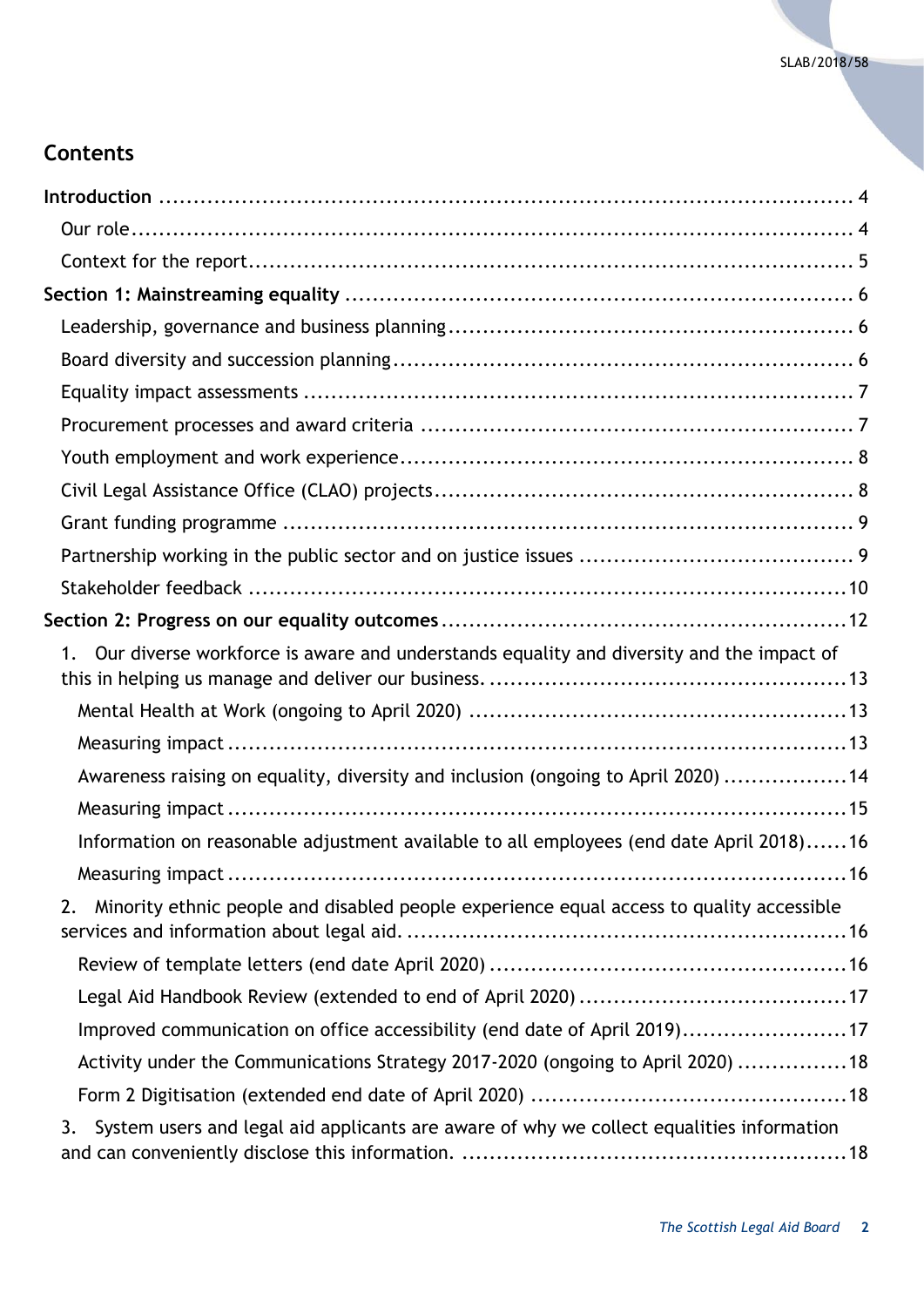| Appendix A. Summary of activities to achieve SLAB's equality outcomes 26                   |
|--------------------------------------------------------------------------------------------|
|                                                                                            |
| Appendix B. Equality Monitoring of Protected Characteristics 2016-17 and 2017-8 Comparison |
| Table 1 Employees Sex Distribution Comparison 2016-17 with 2017-18 28                      |
| Table 2 Employees Age Distribution Comparison 2016-17 with 2017-18 28                      |
| Table 3 Employees National Identity Distribution Comparison 2016-17 with 2017-18 28        |
| Table 4 Employees Ethnic Origin Distribution Comparison 2016-17 with 2017-1829             |
| Table 5 Employees Religion or Belief Distribution Comparison 2016-17 with 2017-1829        |
| Table 6 Employees Sexual Orientation Distribution Comparison 2016-17 with 2017-18 29       |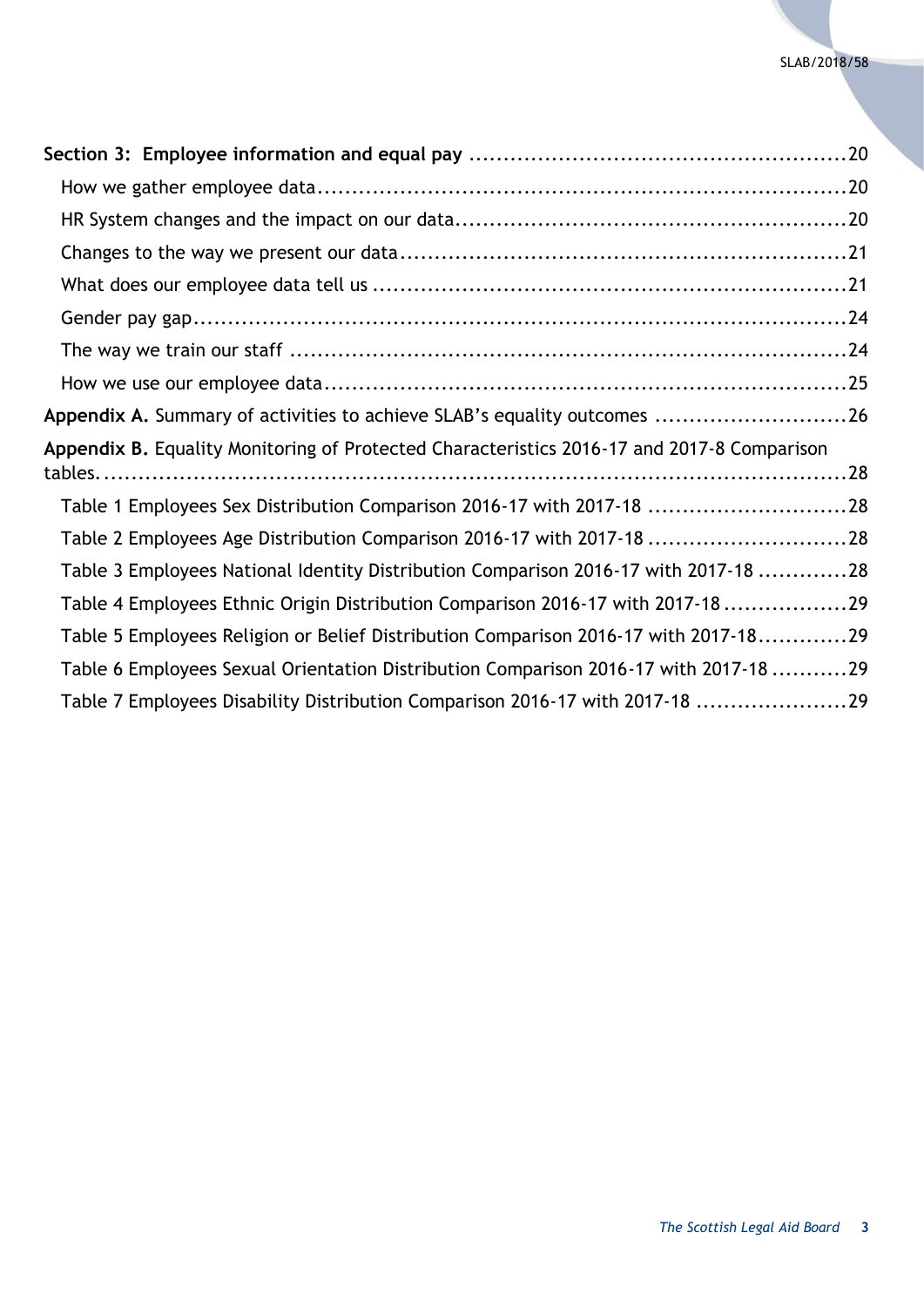## <span id="page-3-0"></span>**Introduction**

This is a progress report for the 18 month period from April 2017 on how we mainstream equality and diversity both externally, in the work that we do to administer the Legal Aid fund and internally in accordance with the Equality Act 2010.

#### <span id="page-3-1"></span>**Our role**

We are a Non-Departmental Public Body responsible to the Scottish Government. Legal aid provides a range of help for people in Scotland, many of them vulnerable. It enables people, who would otherwise not be able to do so, to resolve disputes with legal assistance, pursue or defend their rights or fund their criminal defence.

This help is often required at difficult times in people's lives. Every year in Scotland, legal assistance helps those who need protection from domestic abuse to seek court orders to protect them; people to challenge repossession of their homes; parents to challenge a spouse or partner attempting to take children out of the country; and people to seek compensation for medical negligence. Legal aid also facilitates legal challenges, including those to the Supreme Court, which are in the wider public interest. The outcome of these cases can have a direct tangible benefit to many others.

Legal aid in Scotland funds a mixed model of help. It is primarily a system that focuses on enabling broad access to assistance from solicitors in private practice or law centres without there being a cost limit. This means that legislation requires the Scottish Government to provide the funding for all legal aid applications that meet the statutory tests. We manage the day-today running of legal aid through our assessment of large volumes of legal aid applications and assessing and paying accounts submitted by solicitors and advocates. Solicitors and advocates in private practice are able to offer publicly funded services to the public, subject to our assessment processes.

We also administer a significant programme of targeted public funding that enables access to advice, assistance and representation for people across Scotland. These grant funding programmes focus on tackling unmet legal needs and complementing other forms of advice paid for through legal aid. We provide a direct advice and representation service through a small network of publicly funded criminal defence solicitors, Civil Legal Assistance Offices and a 24 hour Solicitor Contact Line which facilitates and delivers advice for those in police custody across Scotland.

For more detailed information on our range of work and our plans for the future please see our corporate plan<sup>1</sup>.

l <sup>1</sup> Our Corporate Plan 2017-2020 is published on our website: https://www.slab.org.uk/about-us/what-we-do/corporate-plans/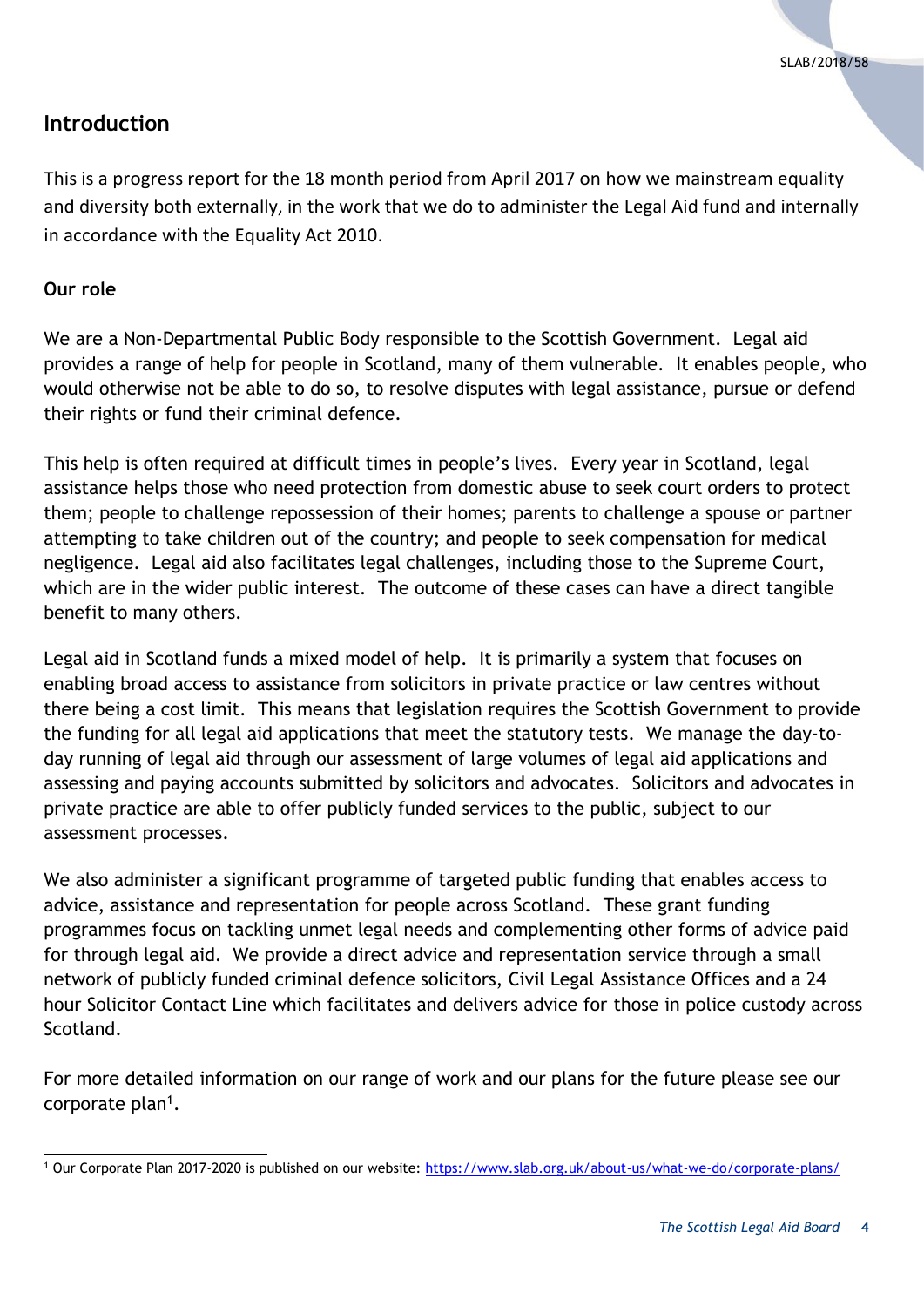#### <span id="page-4-0"></span>**Context for the report**

l

The Equality Act 2010 introduced a new public sector equality duty often called the 'general equality duty'. The general equality duty requires public authorities, in the exercise of their functions, to have due regard to the need to:

- Eliminate unlawful discrimination, harassment and victimisation and other prohibited conduct
- Advance equality of opportunity between people who share a relevant protected characteristic and those who do not
- Foster good relations between people who share a protected characteristic and those who do not.

In Scotland, the Equality Act 2010 (Specific Duties) (Scotland) Regulations 2012 (and subsequent updates) are designed to help public authorities like the Scottish Legal Aid Board (SLAB) meet the general duty.

In April 2017, SLAB published a second set of equality outcomes to achieve by April 2020 and reported on progress on our work to progress achievement of equalities outcomes and mainstreaming equalities. Full information about the development of our equality outcomes 2017 - 2020 is in our [April 2017 equality report](https://www.slab.org.uk/export/sites/default/common/documents/about_us/equality/2017/Equalities_Mainstreaming_and_Equality_Outcomes_Progress_Report_April_2017FINAL.pdf)<sup>2</sup>.

This report provides an update on the progress we have made towards achieving our equality outcomes since April 2017, 18 months into a three year plan. We highlight how we continue to mainstream equality into our core business processes, and provide an update on how we gather and use equality monitoring data (for employees and people who apply to work for us).

<sup>&</sup>lt;sup>2</sup> Our Equality Outcomes and Mainstreaming report April 2017 can be found at [https://www.slab.org.uk/about](https://www.slab.org.uk/about-us/equalities/)[us/equalities/](https://www.slab.org.uk/about-us/equalities/)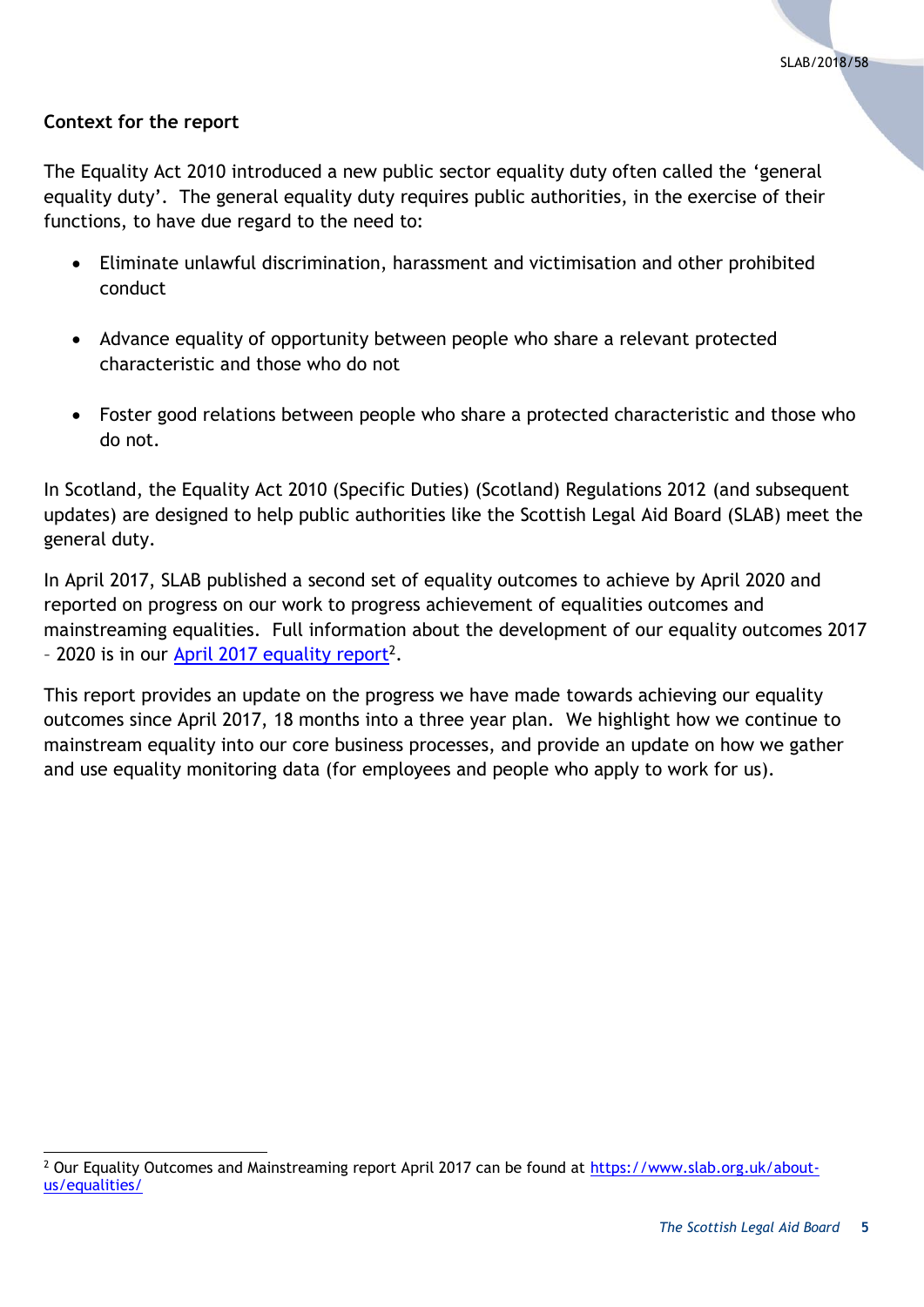## <span id="page-5-0"></span>**Section 1: Mainstreaming equality**

Mainstreaming is the process of thinking about equality in day-to-day decision making and applying it to our daily practices. The main ways that we achieve this and the progress we have made as an organisation are noted below.

#### <span id="page-5-1"></span>**Leadership, governance and business planning**

Equalities matters to us and commitment by leaders and senior management continues to be a key factor in our mainstreaming approach. Governance of our corporate work on equality is delivered through a number of mechanisms:

| <b>Executive Team</b>     | Chaired by our Chief Executive this group reviews progress on work to<br>achieve our equality outcomes every 6 weeks. |
|---------------------------|-----------------------------------------------------------------------------------------------------------------------|
| <b>Business plan</b>      | Progress is reported on all our equality priorities through our monthly                                               |
|                           | business plan updates. These updates inform 1-2-1 meetings between                                                    |
|                           | Directors and the Chief Executive.                                                                                    |
|                           |                                                                                                                       |
| <b>Equalities Project</b> | Led by our Director of Strategic Development and including our dedicated                                              |
| Group                     | equality resource, this group manages our equality reporting                                                          |
|                           | requirements, monitors all our equality work, and leads on policy specific                                            |
|                           | projects and external equality projects (e.g. cross justice work).                                                    |

Board members receive an annual report on our equalities work. Board and committee papers provide decision makers with an update on equality as appropriate to the paper topic to ensure strong governance and transparency.

#### <span id="page-5-2"></span>**Board diversity and succession planning**

It is widely recognised that diversity at Board level and in organisational leadership encourages innovative thinking and leads to better decision making and governance. It is therefore important that we look beyond gender to wider diversity at Board level across the protected characteristics, and also in the skills and experiences our board members bring to the table.

In our most recent recruitment round we wanted to reach a diverse pool of potential applicants. To do this we worked with Scottish Government to advertise positions with organisations that included those who could help us reach equality groups. The skills we advertised related to our improved board member skills matrix. We will review our approach our next appointment round in September 2020.

SLAB was one of the first organisations to sign the 50/50 by 2020 pledge to commit to progressing fender balance on our Board. In April 2017, we reported a gender balanced board. The recent appointment by Scottish Ministers of four male board members has changed our current gender breakdown to 42% female and 58% male.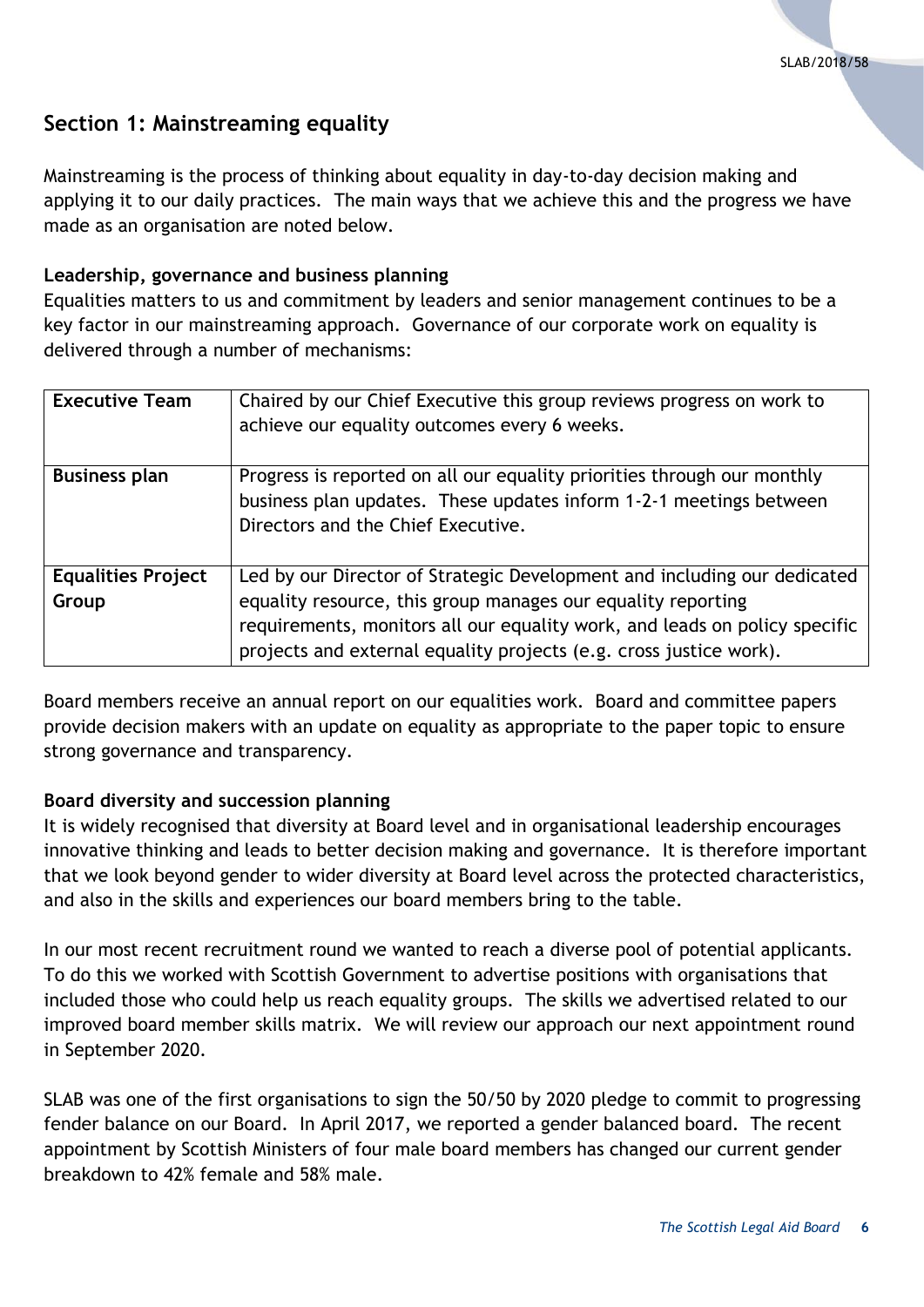It is our understanding that the Scottish Government continues to work on the best way to provide public bodies with the equality profile of Board members (timescales currently unknown). In the meantime we will continue our own work on succession planning and will continue to learn from the work of other public bodies through various networking forums.

#### <span id="page-6-0"></span>**Equality impact assessments**

Our Equality Impact Assessment (EqIA) process and guidance helps us to think about the impact of new and current policies or projects on equality groups. Since April 2017 we have published, or are scheduled to publish imminently, the following EqIAs:

- Legal Aid Online (review)
- Streamlining Programme
- Criminal Justice (Scotland) Act 2016
- Scottish National Standards for Information and Advice Providers (SNSIAP)
- Civil Legal Assistance Office Oracle database
- Civil Legal Assistance Office Implementation.

We will complete a review of our EqIA process by April 2019 with the aim of improving our approach and ability to monitor our performance. We have completed research into the toolkits used by other organisations and the governance arrangements they have in place. We have also improved signposting to our current toolkit through our intranet site, corporate induction and in our Learning Management System.

We are using this research to improve and refresh our own EqIA toolkit and governance. Some key changes we have made include:

| Support for project boards   | Our Corporate Policy Officer (Equalities) is attending project  |
|------------------------------|-----------------------------------------------------------------|
|                              | boards to support the beginning of the EqIA process.            |
| Internal audit               | Internal Audit will audit compliance with our EqIA processes    |
|                              | where appropriate                                               |
| <b>Project documentation</b> | 'EqIA' will remain on project board agendas for all projects    |
|                              |                                                                 |
| <b>Business plans</b>        | Includes space to report on EqIA progress where relevant and to |
|                              | record where an EqIA is not required.                           |
| Governance papers            | Will include a standard heading on equality from October 2018   |
|                              | onwards.                                                        |

#### <span id="page-6-1"></span>**Procurement processes and award criteria**

We continue to following the Scottish Government's Procurement Journey and include equality in the annual audit of our procurement processes.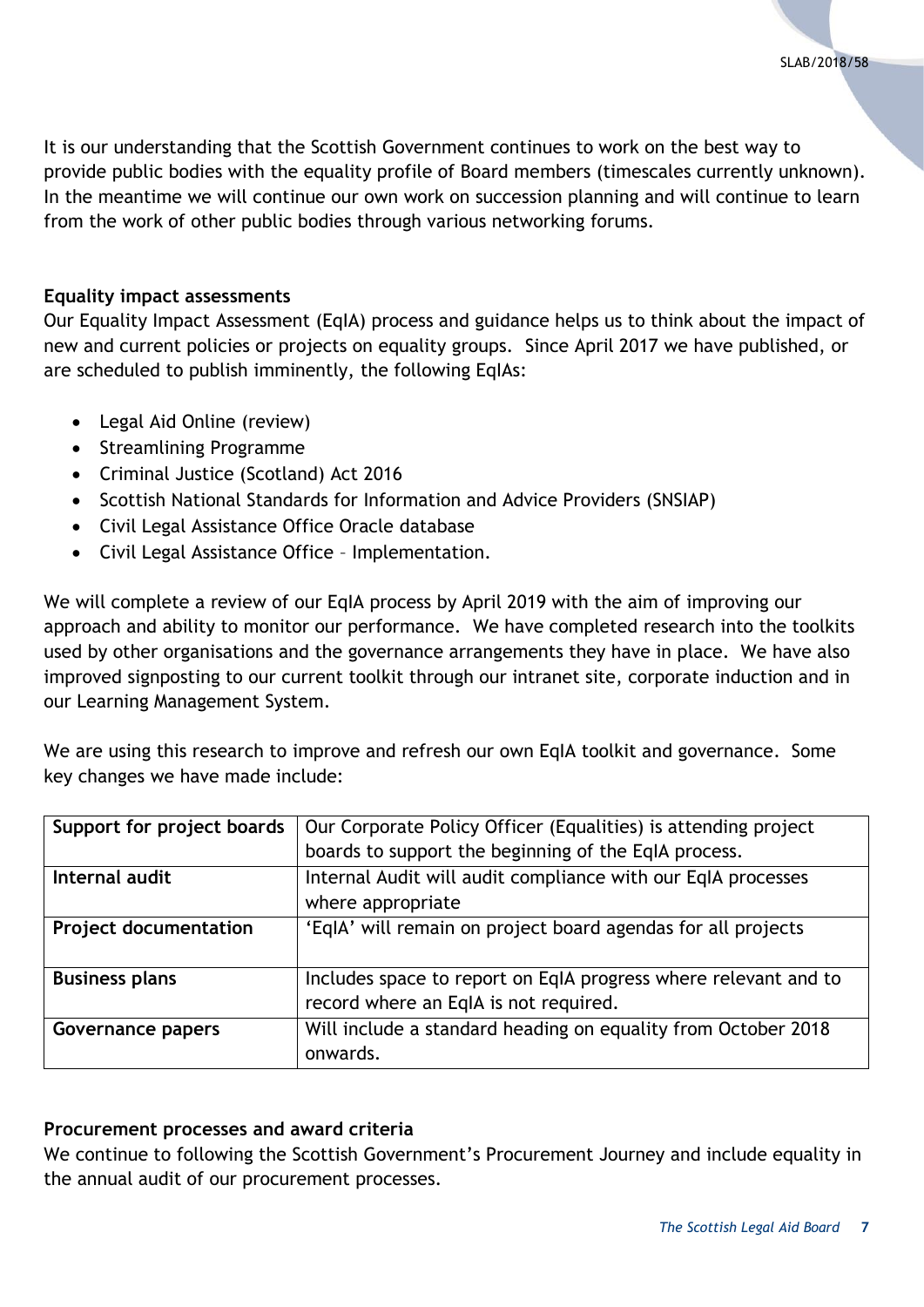#### <span id="page-7-0"></span>**Youth employment and work experience**

We aim to support young people and undergraduates to gain useful and relevant work experience where we can with consideration to the nature of our work and the size of our organisation. We do this in a variety of ways, and since April 2017 we have:

- supported four people aged 15 24 years to undertake a week long work placement in our Facilities, Information Systems or Legal Services teams.
- accommodated at least 5 requests for law undergraduates or students to work shadow one of our criminal defence or civil legal assistance solicitors,

We also continue to recruit a student from Napier University who is undertaking a relevant degree to fill our Human Resources Administrator position each year. The student is required to work for a year as part of their course and continues to study while working with us.

## <span id="page-7-1"></span>**Civil Legal Assistance Office (CLAO) projects**

There are three CLAO projects focusing on improving outcomes for equality groups:

## **1. Edinburgh primary care referrals**

In the Edinburgh and Lothians CLAO, this project focuses mainly on housing and homelessness as well as associated legal problems linked to debt and low income. We want to find ways of facilitating access to our services as early and quickly as possible for people facing these kinds of problems.

We want to improve referral protocols to allow earlier and more effective referral from primary healthcare settings, for advice and representation in relation to legal problems and introduce training for practitioners to support this. Links have been established with NHS Lothian and the Improvement Service and there have been discussions with GP practices in Edinburgh to explore the feasibility of establishing referral protocols. A pilot GP practice has been identified to test referrals.

## **2. Victims of trafficking project (North East)**

CLAO Aberdeen is working with partnership agencies to raise local awareness about victims of trafficking, provide training and support for CLAO and other agencies and develop referral routes for agencies who deal with victims of trafficking. This will contribute to the Scottish Government's overall aim of eliminating trafficking and exploitation. The project will develop training and referral routes.

## **3. Mental health and housing project**

Monitoring of all new clients admitted to the CLAO housing law service in Edinburgh has identified that 61% had long standing mental health issues. Services users with mental health problems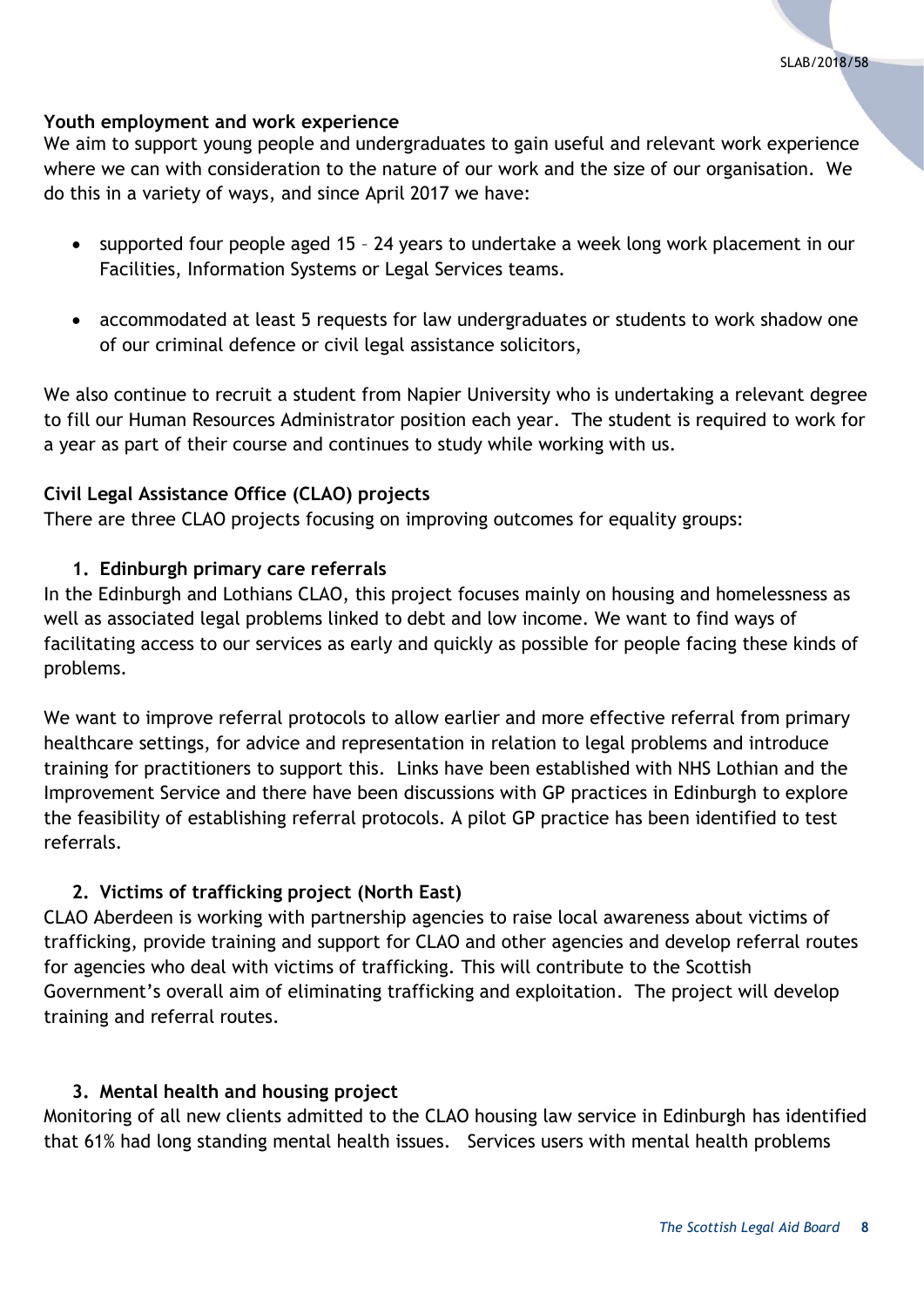encounter housing law issues arising from their disability. The project aims to provide an analysis of the specific housing law needs of the group and barriers to their accessing justice.

#### <span id="page-8-0"></span>**Grant funding programme**

Our grant funding programme priorities for are set by the Scottish Government and Money Advice Service. Information about our wider grant funding work is available on our [website](https://www.slab.org.uk/about-us/what-we-do/policyanddevelopmentoverview/)<sup>3</sup>. Two projects that have a particular impact on equality groups and those funding or providing advice to those groups include:

## **Scottish Women's Rights Centre Legal Project**

SLAB continues to fund the Scottish Women's Rights Centre Legal Project. Since October 2017 the project has been led by Rape Crisis Scotland in partnership with JustRight Scotland. The project aims to fill the gaps that exist between women's experiences of gender-based violence and their ability to access justice by working with specialist solicitors. The project delivers and improves access to legal advice and assistance and representation. This is in relation to civil matters, for women affected by gender based violence including civil legal advice and representation, and related advocacy support for women affected by gender based violence.

## **Making Advice Work Stream 3**

The Money Advice Service published the Reaching Marginalised Groups [MAW Stream 3 report](https://www.moneyadviceservice.org.uk/en/corporate/reaching-marginalised-groups/preview)<sup>4</sup> in October 2017. The learning points within this report are for advice providers or funders. The marginalised groups referred to in the report include people with disabilities, people experiencing domestic abuse and people with additional specific needs. The funding for projects in MAW Stream 3 ended in March 2018.

## <span id="page-8-1"></span>**Partnership working in the public sector and on justice issues**

## **Non-Departmental Public Bodies (NDPB) Equality Forum**

The NDPB Equality Forum is a collaboration of Scottish public sector bodies who each have a responsibility for responding to the Public Sector Equality Duties. We are Deputy Chair for the forum which draws expertise and resources from a range of partners to influence and support the development and implementation of policy and practice on equality, diversity and inclusion in Scotland. The forum is involved in the Scottish National Equality Improvement Project led by Scottish Government.

l <sup>3</sup> https://www.slab.org.uk/about-us/what-we-do/policyanddevelopmentoverview/

<sup>4</sup> See<https://www.moneyadviceservice.org.uk/en/corporate/reaching-marginalised-groups/preview>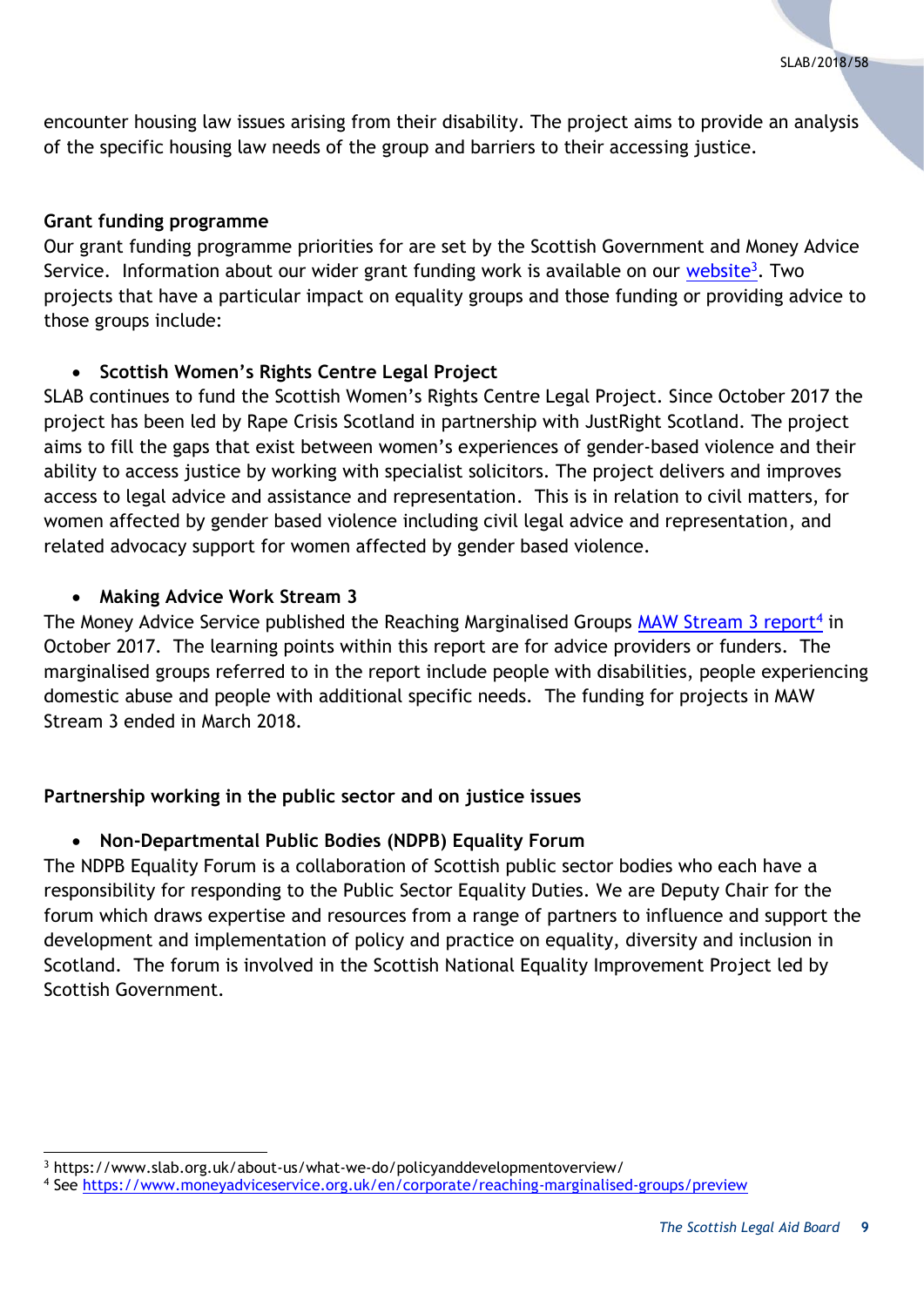## **Working with justice partners**

The work that we do and the influence that we have contribute to positive reform of the justice system. We are a member of the Justice Board who, with the Justice Leaders Network, are committed to working together to deliver the Justice in Scotland vision and priorities<sup>5</sup>.

The Justice Board continues to monitor the work of the **Justice Equality and Diversity (JED) sub group.** The JED sub group is currently reviewing the equality priorities for justice. The follows the successful completion of the Criminal Justice Disability Project that was set up by the JED sub group to promote and enable accessibility of service across the criminal justice sector in Scotland for people with disabilities. The final report of the CJDP has been published by the member organisations and is available [here.](https://www.slab.org.uk/export/sites/default/common/documents/about_us/equality/2018_06_18_CJDP_Report_FINAL.docx) A [large print version](https://www.slab.org.uk/export/sites/default/common/documents/about_us/equality/2018_06_18_CJDP_Report_FINAL_Large_print.docx) is also available or you can view a BSL [version o](https://vimeo.com/282320357/b3c6c276bf)f the Executive Summary.

We are a member of the **Working Group on Interpreting and Translation (WGIT).** This group comprises the main justice organisations and aims to work collaboratively to establish common standards for interpreting and translation throughout the Scottish Justice System. One of the priorities for this group is to work with Scottish Government on the delivery of Scotland's first British Sign Language (BSL) National Plan, as required by the BSL (Scotland) Act 2015. It sets out Scotland's ambition to be the best place in the world for BSL users to live, work and visit and it includes 70 actions we will take by 2020 to help us make progress towards this goal.

## <span id="page-9-0"></span>**Stakeholder feedback**

Stakeholder engagement forms a big part of our research activity. Research helps us to collect evidence where there are known inequalities and can help the Board increase the participation of equality groups. All our big surveys include the collection of equality data that is proportionate and relevant. Our Research Team also help to review or evaluate other projects and changes to policy, both internally and externally.

All research published since April 2017 contain a suite of demographic information. Research we have published includes:

**Criminal applicant survey** (2018): [Research briefing and topline results](https://www.slab.org.uk/export/sites/default/common/documents/Research/2018_Criminal_applicant_survey_Research_Briefing.pdf)

When asked if it was more difficult to access the services of a criminal defence lawyer because of their equality characteristics, applicants told us that mental health problems made it more difficult to seek help and/ or understand what was happening during the process.

 **Civil legal aid applicants survey (2017)-** [Findings report](https://www.slab.org.uk/export/sites/default/common/documents/Research/Civil_applicants_survey_2017_FINAL.pdf) Only a minority of respondents (7%) stated that they had experienced difficulties in accessing legal aid because of a protected characteristic, with most of these respondents

l <sup>5</sup> See<https://beta.gov.scot/publications/justice-scotland-vision-priorities/pages/1/>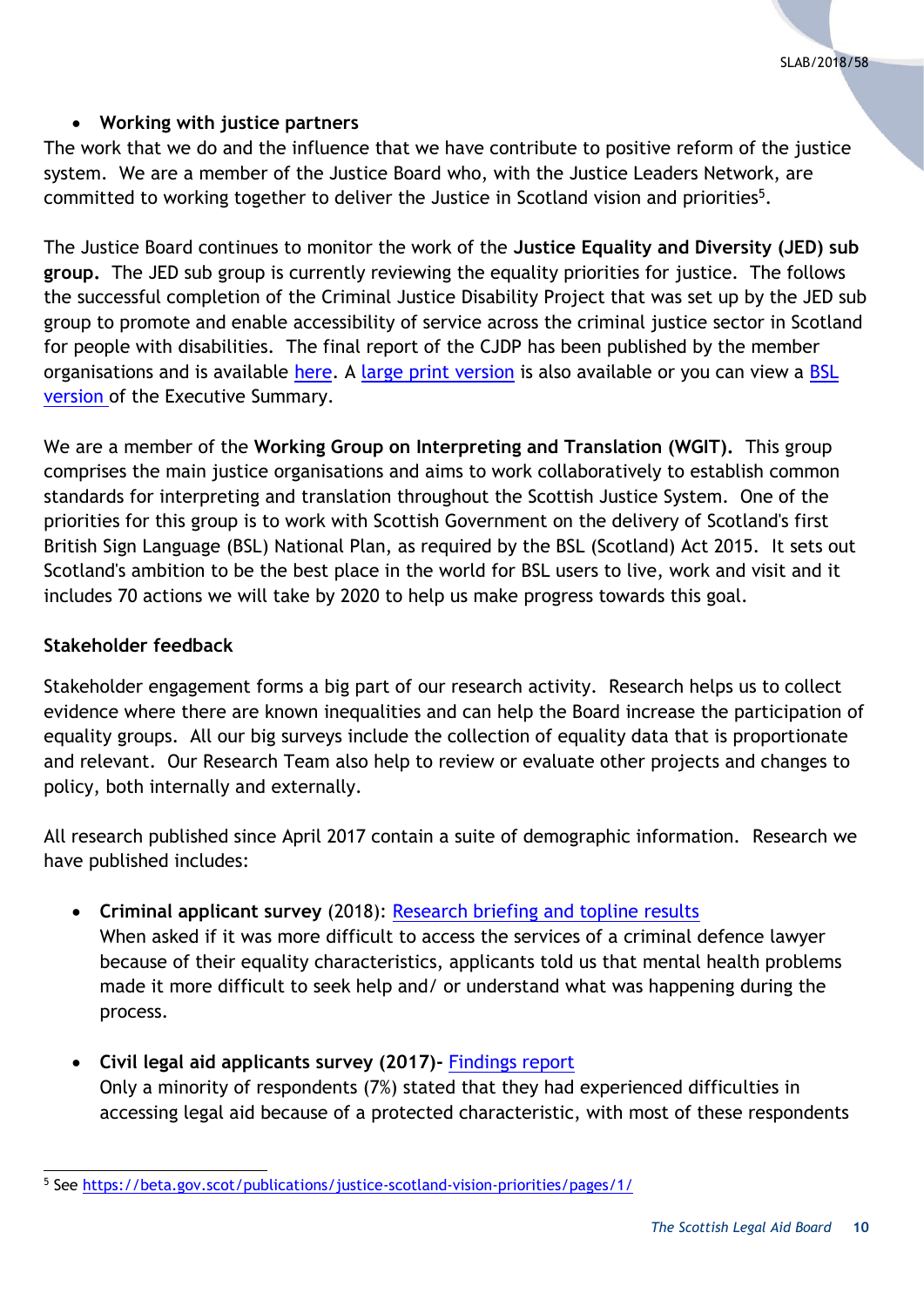identifying themselves as having a disability. The difficulties that had been experienced were generally related to either their disability or to language barriers.

When considering statistically significant differences in satisfaction throughout the questionnaire by demographics, mixed results were found. Those with disabilities were generally more positive throughout the survey, while those who stated they had experienced difficulties in accessing legal aid due to a protected characteristic were generally less positive throughout. Results were more mixed by ethnicity and religion.

 **Public Defence Solicitors' Office Client Satisfaction Survey (2017)**: [report](https://www.slab.org.uk/export/sites/default/common/documents/Research/PDSO_Client_Survey_2017.pdf) Respondents were asked whether anything to do with their personal situation had made it more difficult for them to access PDSO services. Only a small number of respondents provided a comment about equality issues. These tended to focus on the respondent's age and/or a health issue or disability, for example:

"MS and UTI made me very confused – poor short term memory, hallucinating. Cannot thank enough the PDSO for their help and advice".

More information and findings on the research we have carried out can be found on our website at [www.slab.org.uk/about-us/what-we-do/research/.](http://www.slab.org.uk/about-us/what-we-do/research/)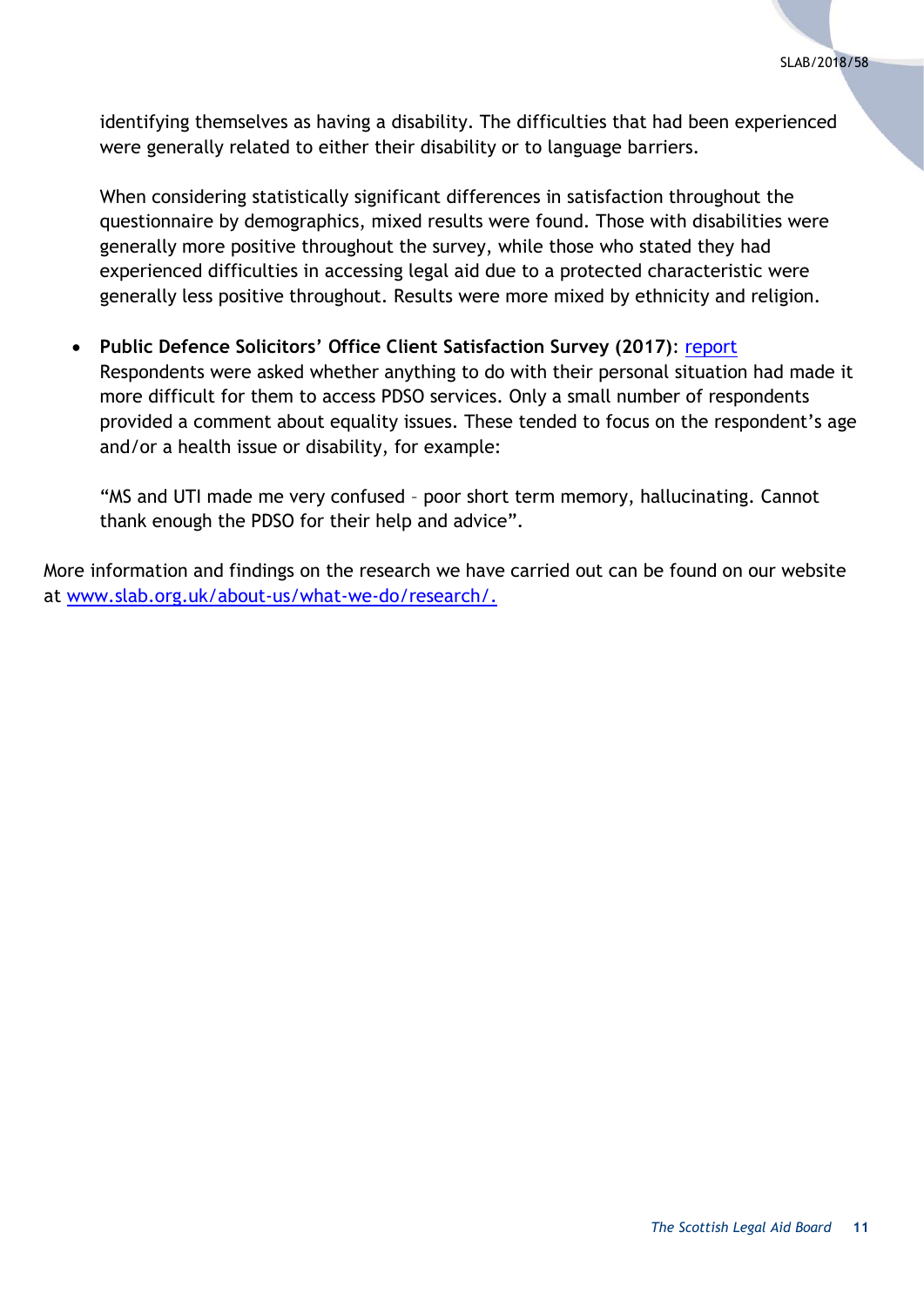## <span id="page-11-0"></span>**Section 2: Progress on our equality outcomes**

Our Equality Outcomes focus on our role as an employer, and our external role as a funder of services, provider of services to legal aid applicants, and providers of funded legal and advice services. Our outcomes are:

- 1. Our diverse workforce is aware and understands equality and diversity and the impact of this in helping us manage and deliver our business.
- 2. Minority ethnic people and disabled people experience equal access to quality accessible services and information about legal aid.
- 3. System users and legal aid applicants are aware of why we collect equalities information and can conveniently disclose this information.

A summary of activities to achieve our equality outcomes is provided in Appendix A.

In the past 18 months we have focussed on raising awareness on equality topics across the protected characteristics, improving our equalities impact assessment process and identifying ways in which we can improve equalities data collection, which in turn will provide more data for our impact assessments.

There has been good progress in raising awareness of disabilities (specifically mental health issues which may lead to a disability) and their impact in the workplace and on the people we provide services to. Many of our people have experienced mental health problems and/ or are dealing with vulnerable customers, and we have prioritised actions to help us support staff in work and in delivering our services.

We have completed the groundwork for improving our system-generated letters and the means to tailor the letter format to maximise accessibility in our communications with applicants. Implementation will take place during the second half of this cycle of reporting.

Similarly, we have identified options to improve the collection of equalities data about legal aid applicants. We consistently receive more disclosure of equalities data in our surveys with applicants than we do through the application process. Over the course of the next 18 months we will work with the Law Society of Scotland and the profession to maximise the collection of equalities data as part of the application process. This in turn will provide additional insight on the impact of proposed policy changes on equality groups.

More detail on progress is provided below.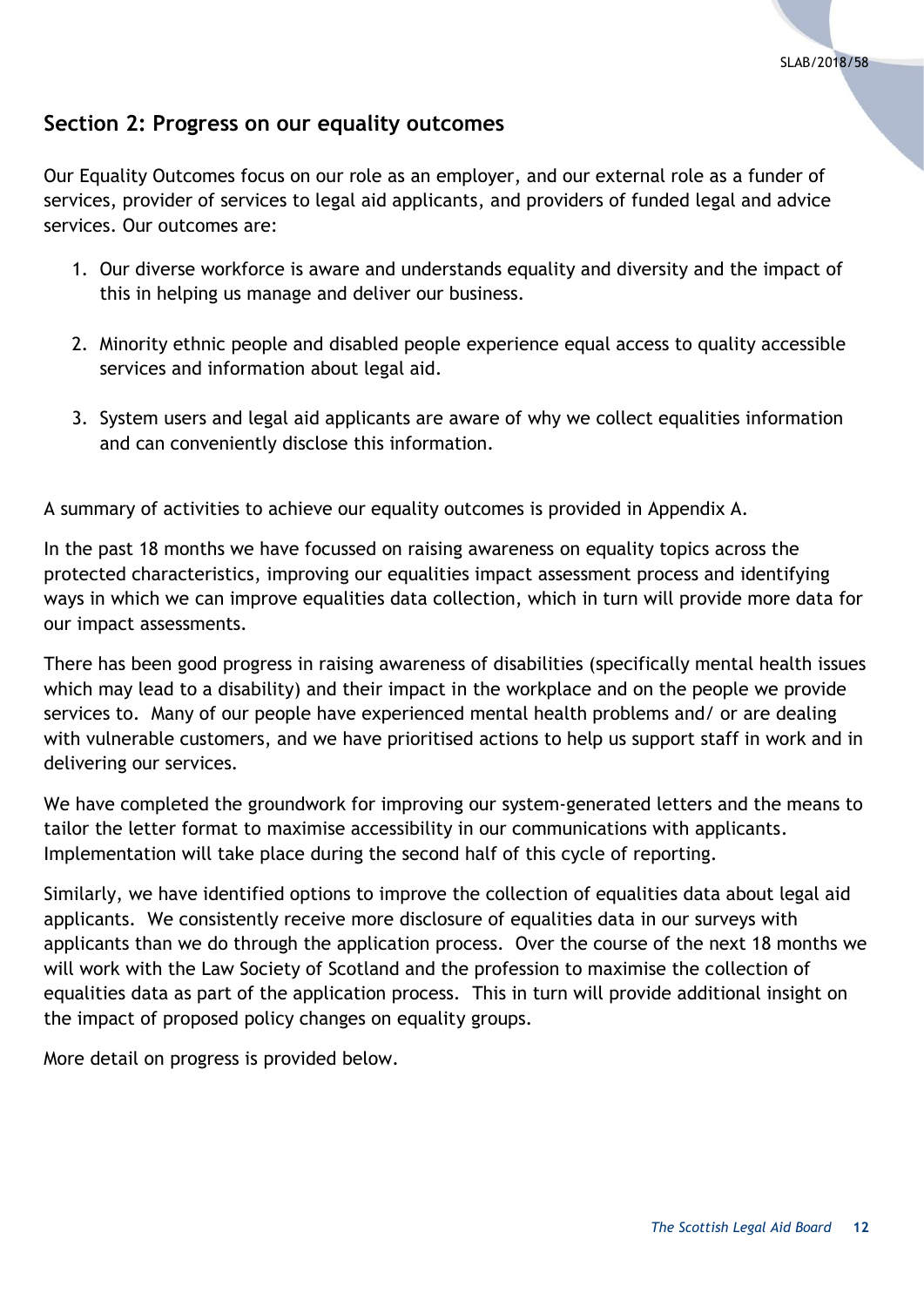## <span id="page-12-0"></span>**1. Our diverse workforce is aware and understands equality and diversity and the impact of this in helping us manage and deliver our business.**

#### <span id="page-12-1"></span>**Mental Health at Work (ongoing to April 2020)**

We continue to engage with the See Me in Work Programme to address the issues raised by employees in our See Me Mental Health Check Survey (2016). The survey highlighted 'staff training needs' as the main area for improvement with only 11% of employees reporting they have received training on mental health since 2013. We received good feedback about support for people returning to work following time off to deal with mental health problems. However, the routes to support were not transparent and the survey results showed that we need to improve on our 'in work culture' and awareness of fair and inclusive recruitment processes.

The See Me Mental Health Check Survey does not specifically explore customer service and mental health. However, through the survey employees told us that training on how to speak to people with mental health problems would be welcome along with clarity on how SLAB can support employees dealing with customers with mental health problems.

Our mental health action plan focuses on training which the survey results clearly showed is a priority. In addition, we have prioritised general awareness raising on mental health issues and have started conversations about mental health with a view to tacking our organisational culture. Improving understanding within our organisation is the first step to improving our customer service.

**Progress to date** includes the launch of our mental health action plan in October 2017 by our Chief Executive. A first action has been for all employees to complete e-learning modules on mental health (and about other equality groups in line with our current corporate induction). Currently 88% of employees have completed the module. We have also worked with our charity committee and sports and social club to encourage them to link the work they do with equality issues. During mental health awareness week we published information on using occupational health and HR support services. We will signpost to this information in future articles and awareness raising.

**Priority next steps** include the delivery of practical workshops for managers on managing mental health at work which we are currently commissioning. We continue to source and promote stress management materials and have a 'mental health and wellbeing' section in our Learning Management System (LMS). Building on this work above we will soon be planning to improve employee support for dealing with customers with mental health problems including the development of a vulnerable customers policy.

#### <span id="page-12-2"></span>**Measuring impact**

Doing the **mental health check survey again** in May 2019 will help us to directly measure the impact of this workstream. We expect our results on 'training' to improve from red to amber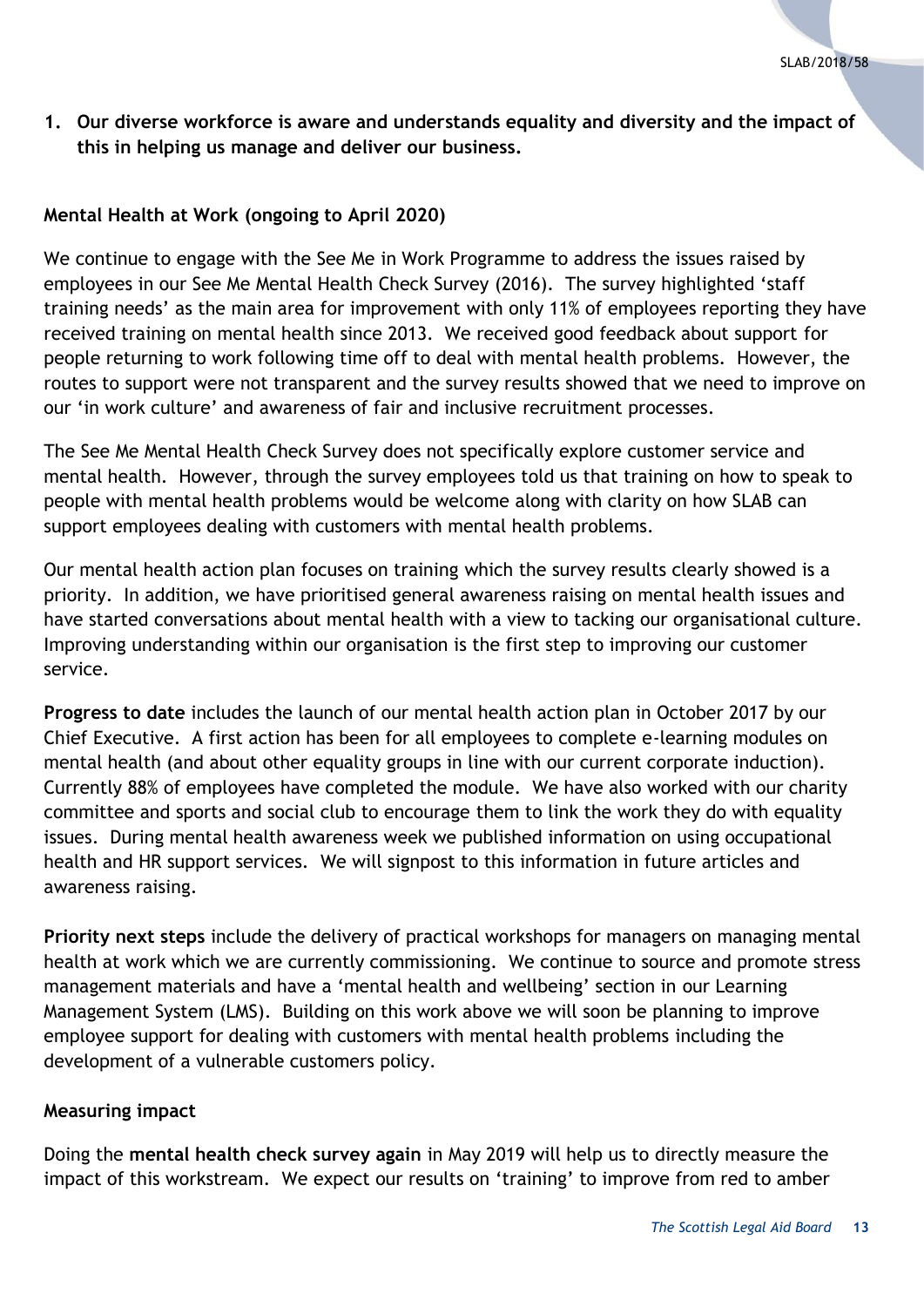status. We may also see an improvement from amber to green on our status for 'organisation culture'. In addition to changes in the traffic light status of key work areas we expect to see positive employee comments about the work we have been doing.

We have had **qualitative feedback** through the equality challenge (full update below) about our focus on mental health at work.

**"I was so pleased to see something like this happening at SLAB. The session I went to flew by (I felt it could have gone on longer!) and was really useful and interesting."**

**"Keep up the great work. Am so pleased as a sufferer to find I can talk without fear!"**

Our **workforce disclosure** rates on disability have increased from 5% to 19<sup>6</sup>%. We only recently started to gather data on what proportion refers to mental health. Therefore, we do not know if the increase in disclosure is a direct impact of the work we have done on mental health.

Our staff surveys include a question on discrimination and bullying and harassment, and general statements about equality and diversity. We have also asked employees about their understanding of equality and diversity issues at work.

| <b>Survey Question/ Statement</b> | 2015      | 2017           | <b>Next survey improvement</b> |
|-----------------------------------|-----------|----------------|--------------------------------|
| Agreed that SLAB is an equal      | 84%       | 76%            | Increase in % agreeing         |
| opportunities employer            |           |                |                                |
| Agreed SLAB values the diversity  | 76%       | 70%            | Increase in % agreeing         |
| of employees                      |           |                |                                |
| Believed they had experienced     | 12%       | 16%            | Decrease in % experiencing     |
| discrimination                    |           |                | discrimination                 |
| understanding of equality and     | Not asked | 90% felt their | Continue to monitor this.      |
| diversity issues at work          |           | understanding  |                                |
|                                   |           | was good to    |                                |
|                                   |           | some degree    |                                |

## <span id="page-13-0"></span>**Awareness raising on equality, diversity and inclusion (ongoing to April 2020)**

This workstream is delivered through our Equality Challenge project; an online forum that encourages a conversation about equality. Employees can use the Equality Challenge to ask any equality questions and to share challenges or positive experiences. SLAB also use it to respond to the issues raised by employees and to engage with national awareness raising events. Through a recent review of the equality challenge project we are planning to further promote this online forum with employees to increase participation, specifically in sharing practice across the organisation.

l <sup>6</sup> This is 19% of those employees who have completed their equality record. For 2017-18, 68% of our employees have completed their equality record.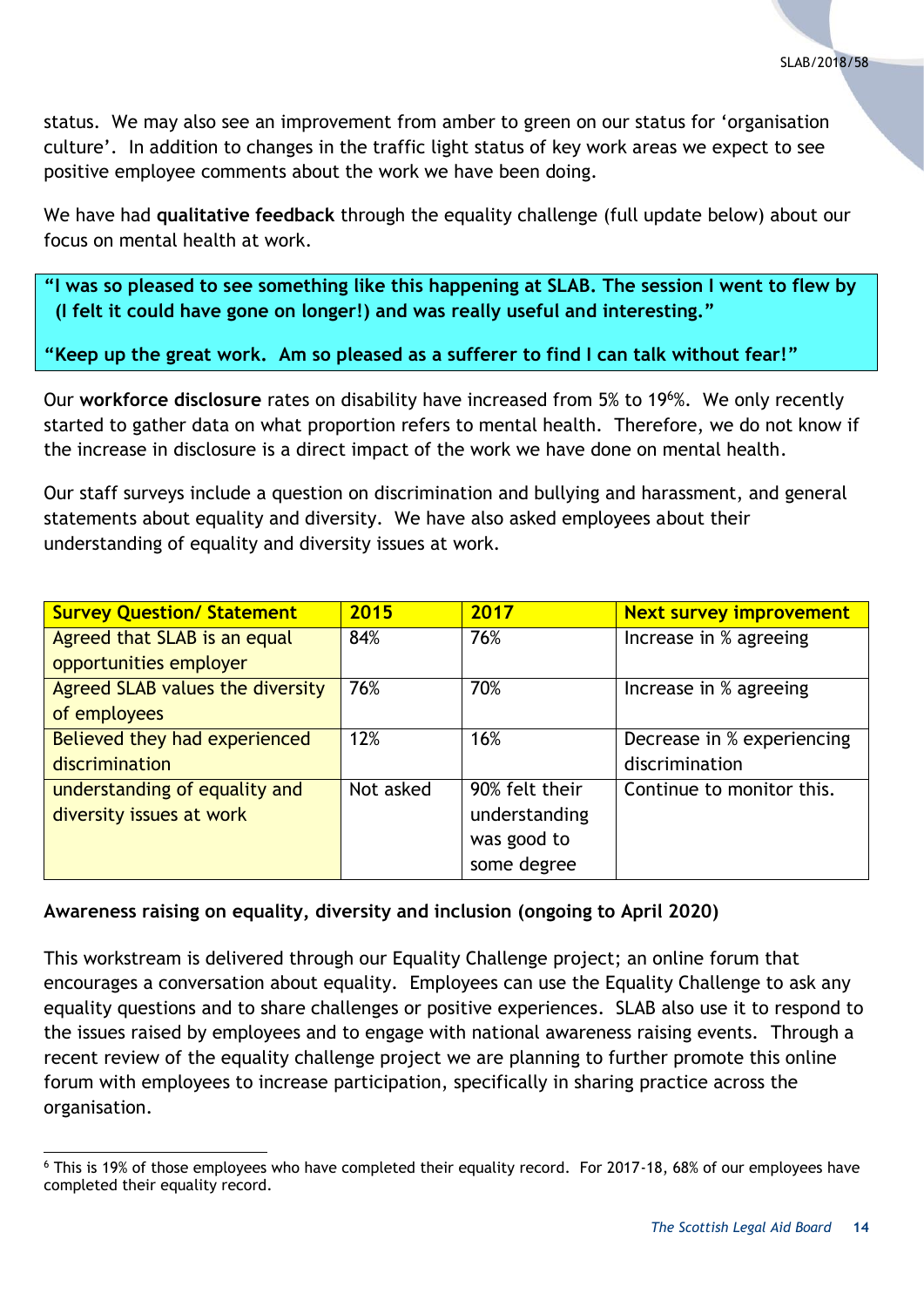Employees have been able to ask questions through our Equality Challenge since February 2017, and since then we have:

- **Received and responded to 17 individual 'questions':** Issues raised include absence recording for mental health, dress codes and gender, use of gender pronouns and equality data capture.
- **Acknowledged several awareness days** including LGBT History month, World Suicide Prevention Day and Carer's Week with signposting to SLAB policy and further resources.
- **Held 2 engagement events**; Time to Talk day in February 2018 and Mental Health Awareness Week in May. This supports work under our mental health action plan (see above).

The engagement events have been particularly successful in starting to break down the barriers to talking about mental health. The events focused on employees and their own mental wellbeing, and hearing from others about their lived experience of mental illness. Encouraging employees to share how they deal with stress to maintain their own mental health will help us support colleagues.

We have also included session on mindfulness and ran a workshop on 'Resilience Building'. These sessions support employees to manage their own mental wellbeing, which is important to us as an employer and is also important in support employees to manage when dealing with difficult situations with customers.

#### <span id="page-14-0"></span>**Measuring impact**

We monitor the intranet 'hits' for all the equality challenge articles. These are consistently the same as or higher than other communications (184 to 334 hits). We also continue to have interest from staff in raising queries through the online form.

Employee feedback tells us that this work is having a personal impact.

**"I just wanted to say that I really appreciate these posts on Mental Health. I recently approached my manager to speak to them to let them know that I have been struggling recently with events in my personal life and balancing that with work and we have found a solution to help get things back on track. I can honestly say I don't think I would have had the confidence to do that without all the recent posts and focus on mental health at work."**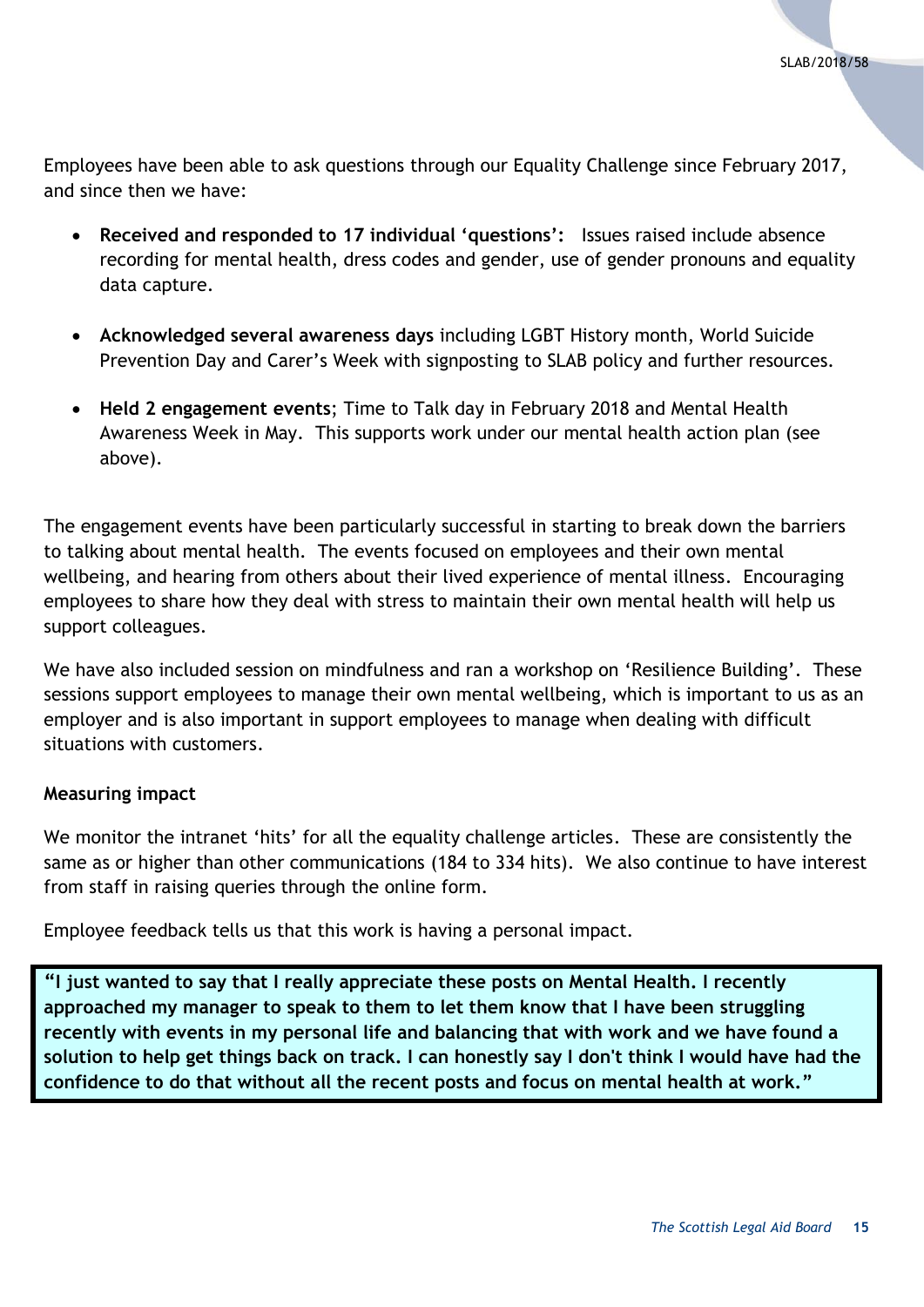## <span id="page-15-0"></span>**Information on reasonable adjustment available to all employees (end date April 2018)**

We have completed employee guidance on the range of facilities we have in our Thistle House office that can be accessed by visitors, clients and employees. This will be incorporated into the administration manuals of our other offices by December 2018.

The guidance includes information about our facilities (e.g. hearing loops and accessible parking), clarity on our legal obligations, and supports employees to take a proactive approach to seeking information about physical and communication support needs.

The guidance is based on the work from the Criminal Justice Disability Project (see Section 1) and the customer service poster developed with the project's Disability Advisory Group (see image).

In the next 18 months, we will progress a review of the reasonable adjustment information for employees moving

teams, or where new managers become responsible for people with reasonable adjustments already in place.

#### <span id="page-15-1"></span>**Measuring impact**

We will set up ways to monitor and report on the number and kind of reasonable adjustments we make on an ongoing basis. We will also monitor any issues raised through our complaints process.

<span id="page-15-2"></span>**2. Minority ethnic people and disabled people experience equal access to quality accessible services and information about legal aid.**

#### <span id="page-15-3"></span>**Review of template letters (end date April 2020)**

This workstream will benefit all our customers through improved communication about a legal aid application or grant. We also want to improve customer understanding about any action we have taken, or that we need them to make, in relation to a legal aid application or grant. We have made good progress to date and expect to implement all new letters by April 2019.

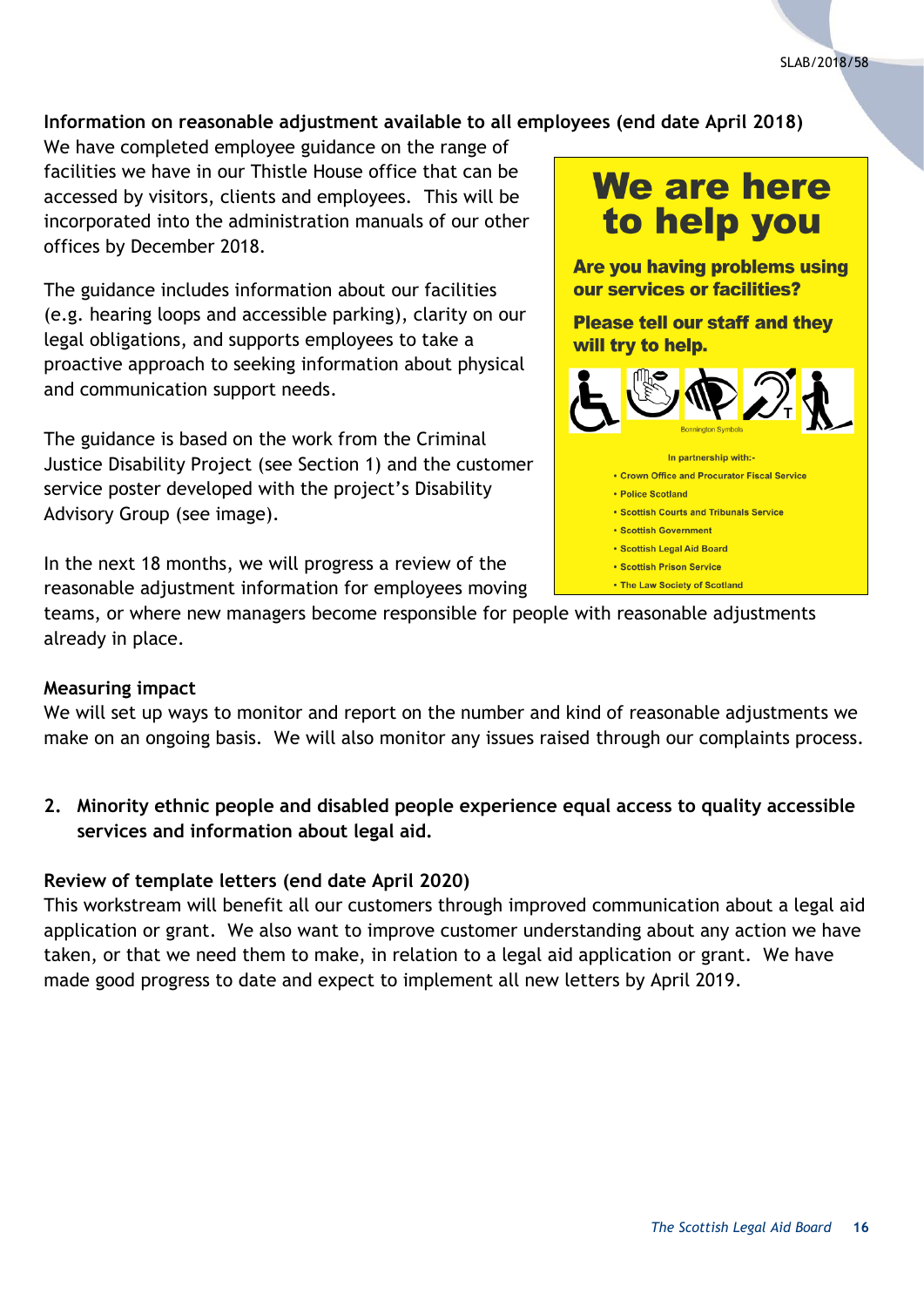Progress on this project includes:

| Improving our letter<br>format/ good practice | Feedback from the Scottish Accessible Information Forum (SAIF) <sup>7</sup> has<br>been used to test new letter software. This software is ready to use<br>and will improve accessibility through improved formatting options<br>e.g. good practice font sizes and use of bullet points. |
|-----------------------------------------------|------------------------------------------------------------------------------------------------------------------------------------------------------------------------------------------------------------------------------------------------------------------------------------------|
| <b>Redrafting letter</b><br>content           | Plain English principles are being applied during the redrafting<br>process. We will remove jargon or provide clear explanations as<br>appropriate. Our communications team is supporting this process.                                                                                  |
| Engagement with end<br>users                  | We are in the process of planning engagement with end users to test<br>and get feedback on the changes we have made to our letters. We<br>aim to complete this engagement by end of October and all<br>feedback will inform the final version.                                           |

We will measure the impact of this through a snapshot of recorded calls, monitoring of complaints and customer satisfaction surveys.

## <span id="page-16-0"></span>**Legal Aid Handbook Review (extended to end of April 2020)**

We have established a major project to review the content and structure of our legal aid handbooks, which provide guidance to solicitors about how we apply the various tests for legal assistance. This is a significant undertaking. We will apply our refreshed equalities impact assessment procedure as each piece of guidance is reviewed, and will amend our policies and processes if necessary.

## <span id="page-16-1"></span>**Improved communication on office accessibility (end date of April 2019)**

This workstream focuses on the accessibility of our offices in the network of Public Defence Solicitors' Offices (PDSO) and Civil Legal Assistance offices (CLAO). We have now updated all our public web pages to include office accessibility, using symbols and photographs where we can. This format is the same as the format we already use for Thistle House (main office).

In the next 18 months we will review the access audits of our solicitor offices and develop plans for improvements.

l

<sup>7</sup> [http://www.saifscotland.org.uk](http://www.saifscotland.org.uk/)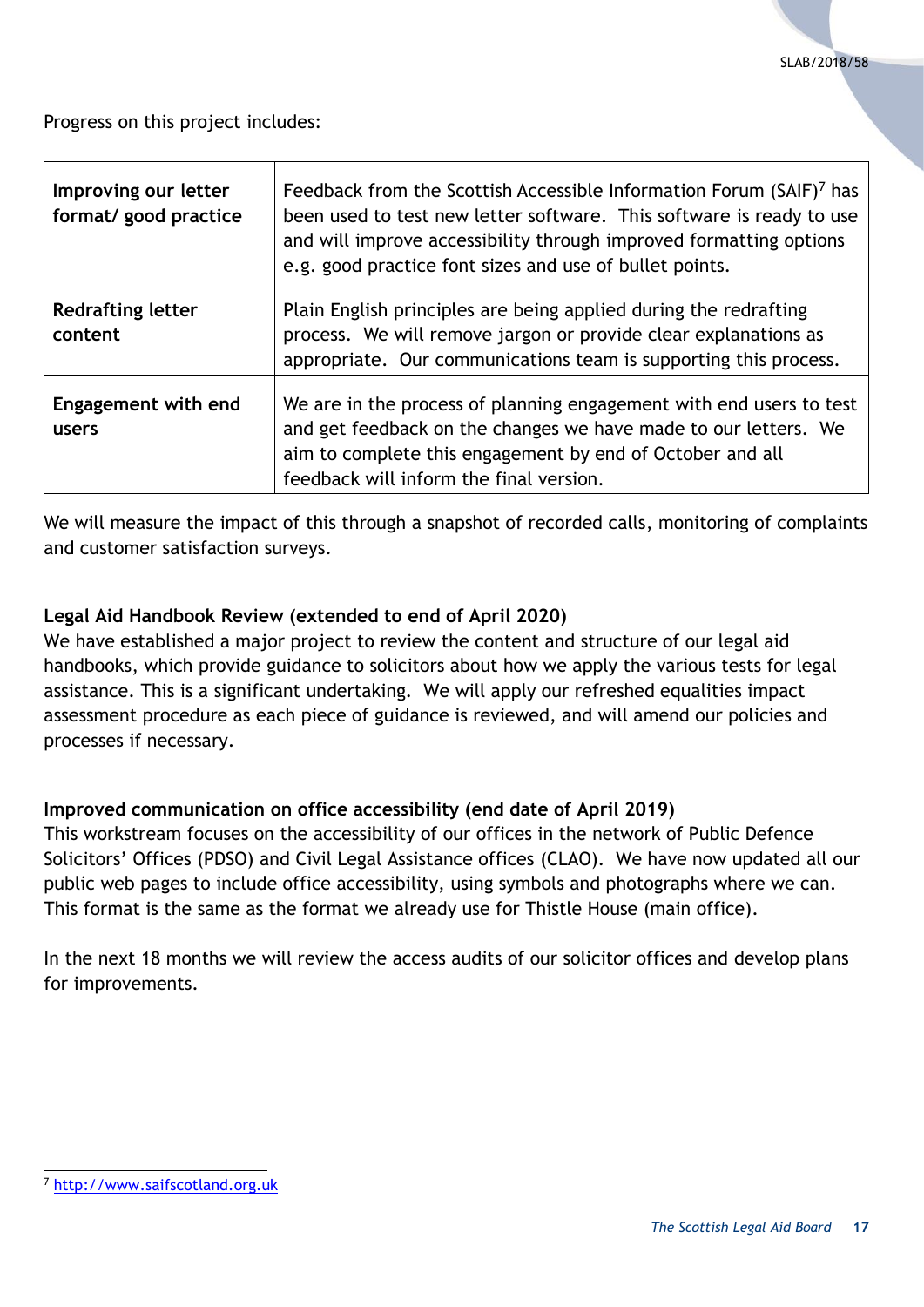## <span id="page-17-0"></span>**Activity under the Communications Strategy 2017-2020 (ongoing to April 2020)**

The focus of activity is development of our website. This is the main way we share general information about our services with our customers. An independent audit of our website is now complete. The results are being used in the next stage of work to develop an improved website. We will test the new website with end users which will include testing of all accessibility features.

Where resource allows, we are revising communication guidance for employees and updating our template documents (e.g. governance reports). These projects will each result in a new section on our employee intranet and aim to improve the accessibility (format and language) of our internal and external communications. Both projects are due to be complete by April 2019. New sections on our employee intranet will developed for each.

## <span id="page-17-1"></span>**Form 2 Digitisation (extended end date of April 2020)**

Our Form 2 collects financial and other information from applicants when a means assessment is required for civil legal aid. The test focuses on identifying an applicant's disposable income and is underpinned by the collection of a range of data from applicants. A digital form will improve accessibility for some groups (e.g. allow the use of screen readers and larger fonts). The project will consider further user needs as appropriate.

Development work will start by the end of March 2019.

## <span id="page-17-2"></span>**3. System users and legal aid applicants are aware of why we collect equalities information and can conveniently disclose this information.**

This project aims to review and set a framework for improved equality data capture across applicants and solicitors. Progress is summarised as follows:

We have completed desk research and employee interviews to fully understand the range of data we collect; why, how and when we collect it. The findings from this work can be summarised as follows:

- The equalities data currently requested from applicants is limited. No equalities data is captured in relation to solicitors or advocates.
- We mainly collect equality data through legal aid application forms and the information put into Legal Aid Online by solicitors. The same standard equality questions are asked for all types of legal aid. In addition, some equalities information is gathered incidentally as part of the case information.
- Apart from equality impact assessments, employees were unclear about the uses or need to collect equality information.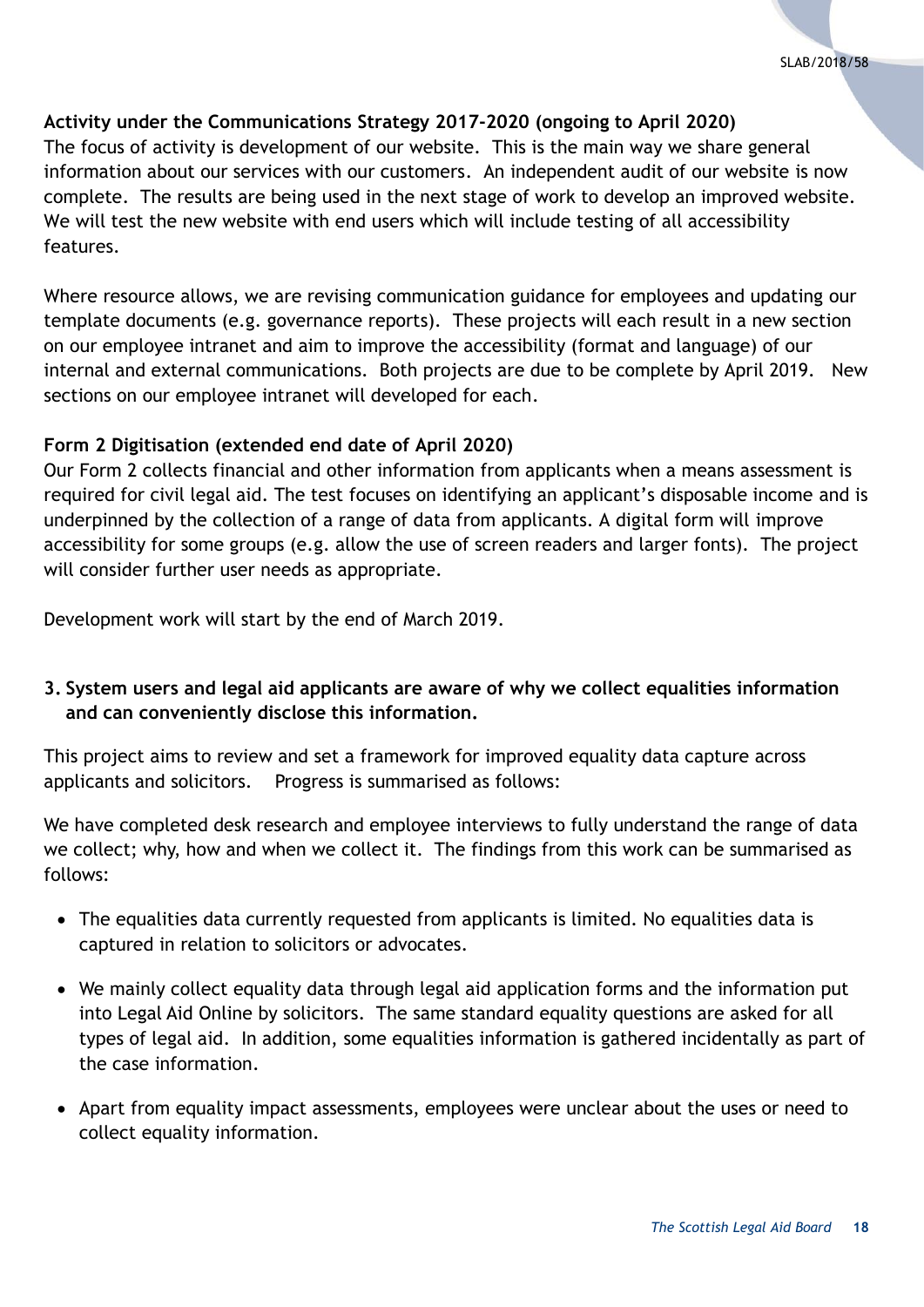- SLAB's directly employed solicitor services attempt to collect equalities data during the client contact process. Their success in this is limited.
	- SLAB successfully collects equality information through customer surveys.

The findings from the research above has helped us to think about improvements we could make to data collection under the headings of 'direct service delivery', 'operational decision making' and 'policy development and strategic planning'.

Using these headings, our Executive Team has agreed to the development of detailed project plans that include working with the Law Society of Scotland, across several priority areas.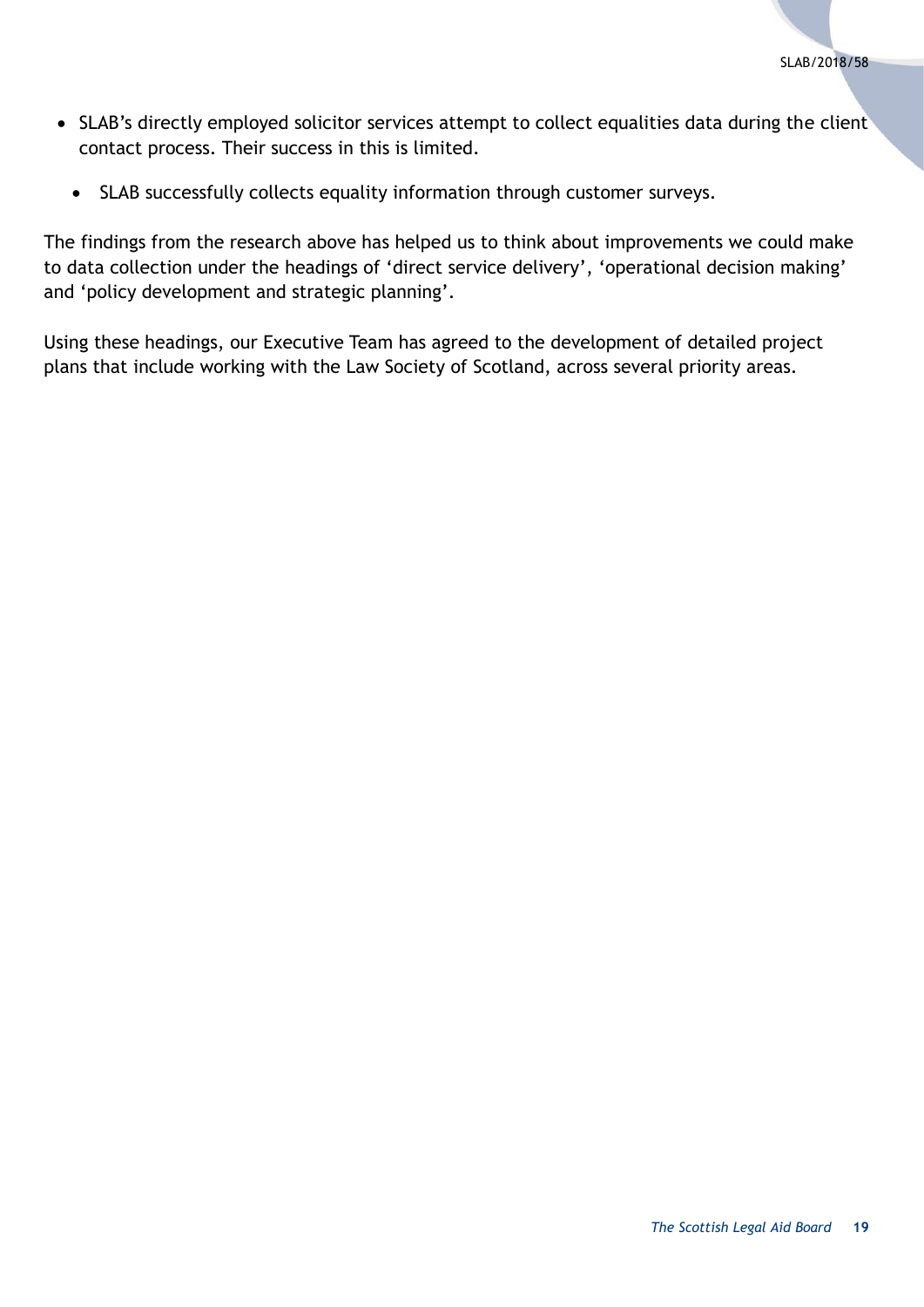## <span id="page-19-0"></span>**Section 3: Employee information and equal pay**

#### <span id="page-19-1"></span>**How we gather employee data**

Our employee data is gathered and held by our Human Resources (HR) department through selfservice access to our HR Oracle system. Employees can review and update their information at their convenience and in privacy. We collect information about age, sexual orientation, disability, sex, religion or belief, ethnic origin, national identity, and transgender for employees and people who apply to work with us. The monitoring of pregnancy and maternity information and return to work after maternity leave is fully embedded in our HR processes.

External applicant data is gathered through our online recruitment system hosted by an external supplier and disclosure rates continue to be high. When recruiting for an employee via an agency we ask the agency to ensure completed equality monitoring forms are returned. The data we receive in this way does not currently form part of our recruitment data.

The figures used for reporting include all staff employed by SLAB within each financial year i.e. all employees who joined and/ or left during the year. We have agreed that from 2018-19 onwards we will adopt an 'as at 31 March' format for reporting. Employee data reporting will also be moved to our annual report in 2019.

#### <span id="page-19-2"></span>**HR System changes and the impact on our data**

In April 2017, we changed our HR system and took the opportunity to update our employee equality monitoring questions to reflect good practice at that time. We decided not to migrate any data from the previous system because we did not know if or when long serving employees had last updated their information.

Employees have been encouraged to complete their equality data through posts on our employee intranet and a poster campaign, both intended to reassure employees about how the data is stored and used. Despite this there has been a significant decrease in data completion compared to our previous reports.

Our 2016-17 data showed that 52% of our workforce had updated their equality information. This has improved for our 2017-18 data which shows that 68% of our workforce has now updated their equality information. We have a low non-disclosure or 'prefer not to say' rate for those who have completed their equality information (only 4 – 11% in 2017-18) when compared to previous years (previously reported as 11 – 32%).

Our HR system will be updated again in October 2018 as part of wider system upgrade to Oracle Cloud. Managing this change will include working with employees to increase the completion of equality data records and to maintain high disclosure rates.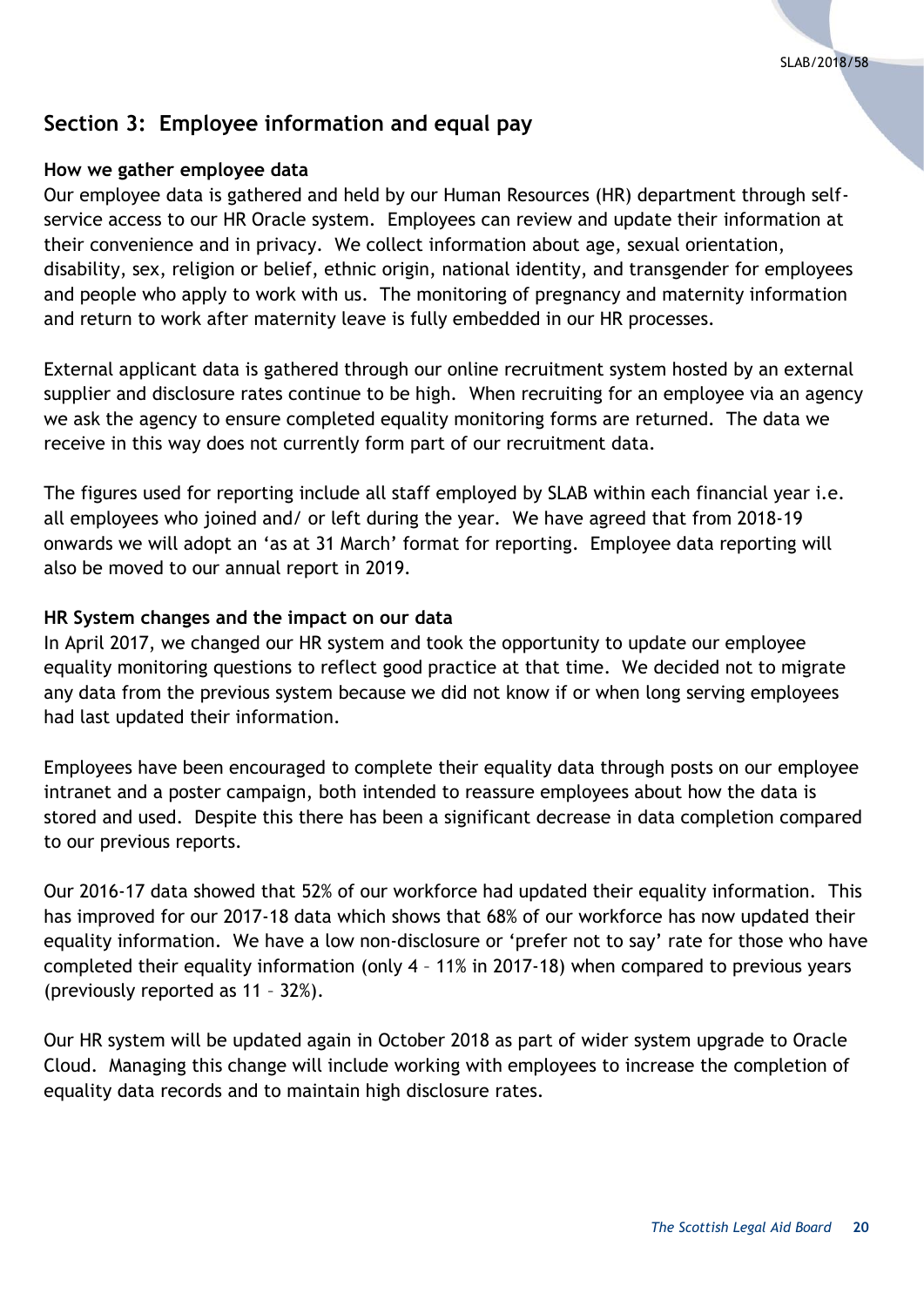## <span id="page-20-0"></span>**Changes to the way we present our data**

We have reviewed the way in which we report our equality data in response to changes in:

- data protection legislation with the introduction of the General Data Protection Regulations (GDPR) in May 2018,
- the proportion of our workforce that has completed their equality data information, and
- good practice published by expert equality organisations.

The changes we have made aim to balance transparency and our duty to protect the anonymity of our employees. These changes are:

- we report using percentages only, we do not include the count of people in each group,
- the data represents the people who have completed their equality information only, including prefer not to say responses, and
- we can now report on three high level groups under ethnic origin which are 'white Scottish, British and Irish', 'White minority ethnic' and 'non-white minority ethnic; as per guidance from the Coalition for Race Equality and Rights.

Our full recruitment and employee equality monitoring of protected characteristics for the period 1 April 2016 to 31 March 2017 and 1 April 2017 to 31 March 2018 8 is published separately.

#### <span id="page-20-1"></span>**What does our employee data tell us**

The demographic of our workforce has remained very similar to that reported in April 2017. This reflects our ongoing low levels of direct recruitment (i.e. not through an agency). We continue to have good quality data through our recruitment process with <10% 'prefer not to say'.

The top line comparison of our workforce demographic for 2016-17 and 2017-18 is shown in Appendix B. The main change across the two years is the 16% increase in disclosure. This has increased the actual population we are reporting on in 2017-18 when compared to 2016-17. This means our percentages are not directly comparable. The proportion of some minority groups appear to have decreased however the actual number of people in these groups has remained the same or increased slightly.

The number of employees involved in a **grievance, disciplinary action and/or dismissal,** during April 2016 to March 2018 is small (<10 people). These numbers mean we are unable to form any definite conclusions but will continue to gather and monitor this information.

The number of employees who were **appraised** during April 2016 to March 2018 as 'not fully effective' or 'regularly fall below requirements' is small (<10 people). These numbers mean we are unable to form any definite conclusions but will continue to gather and monitor this information.

l <sup>8</sup> See the Equality Monitoring of Protected Characteristics 2016-17 and 2017-18 documents on the Equalities page of the SLAB website<http://www.slab.org.uk/about-us/equalities/>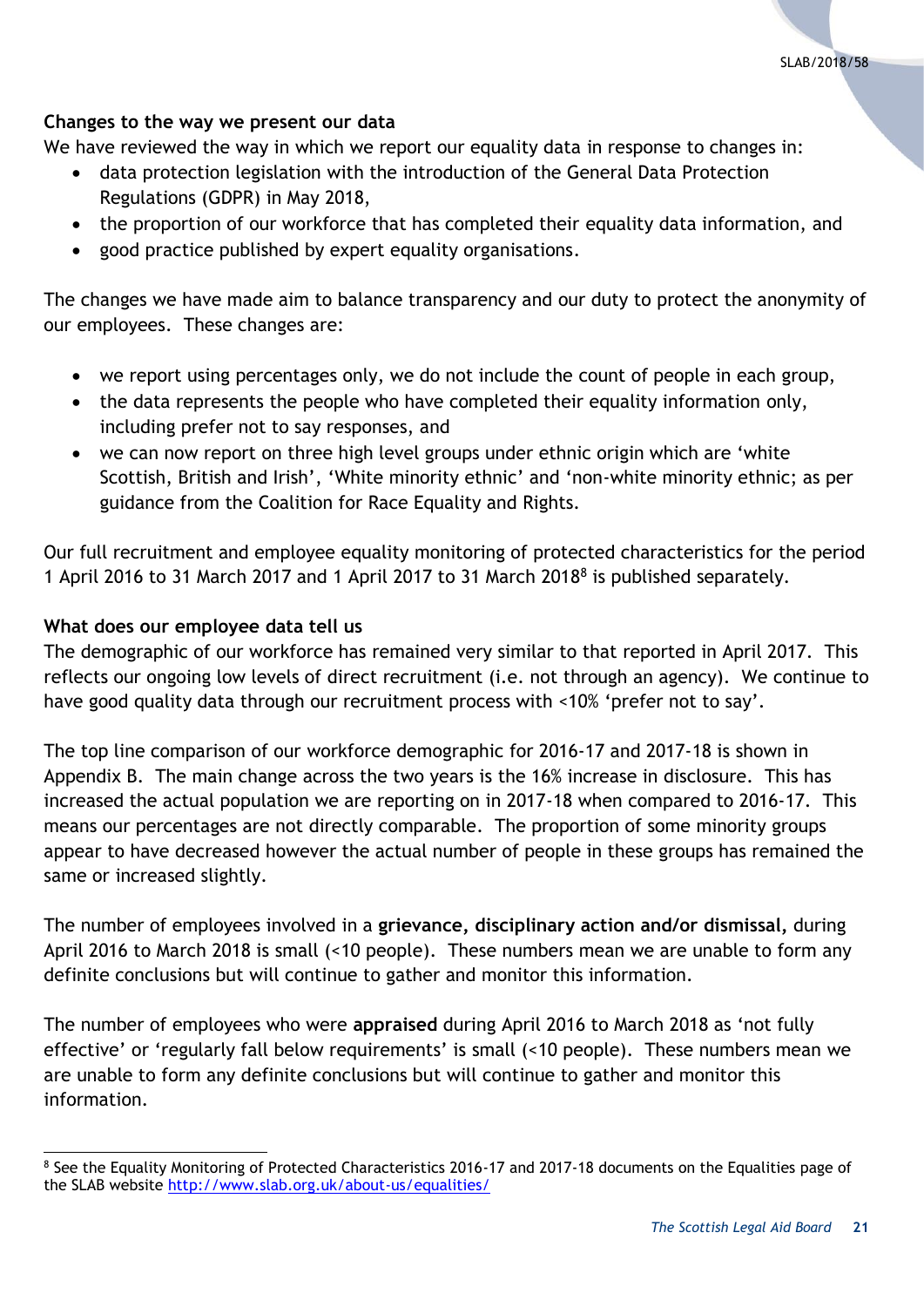Over April 2016 to March 2018, 100% of **maternity leavers** returned to work. Of these, 50% requested a variation to their contractual hours on return to work; one person withdrew their request before a decision was made and the rest were approved on a permanent or long-term trial basis.

For the first time we have monitored employee take up of both **paternity and shared parental leave**. For April 2016- March 2018, 11 employees requested and took the full two weeks parental leave entitlement, and 1 employee accessed shared parental leave.

During April 2016 to March 2018, five employees returned to work following a period of **long term disability related absence** and five people did not return. Note these figures include employees who did not declare having a disability, but who were supported in the context of requiring a reasonable adjustment.

We have focused on our 2017-18 employee data in the rest of this section because it is the most up to date and there has been little change from 2016-17.

**Sex:** we continue to have a 65-70% female and 30-35% male gender breakdown. This breakdown is common in the public sector. The 2011 Scotland census shows that 52% of the Scottish Population is female and 48% is male. Women are disproportionately represented in all grades until Grade 8 and above (see Figure 1).



#### **Figure 1: Gender breakdown of SLAB employees 2017-18 by grade.**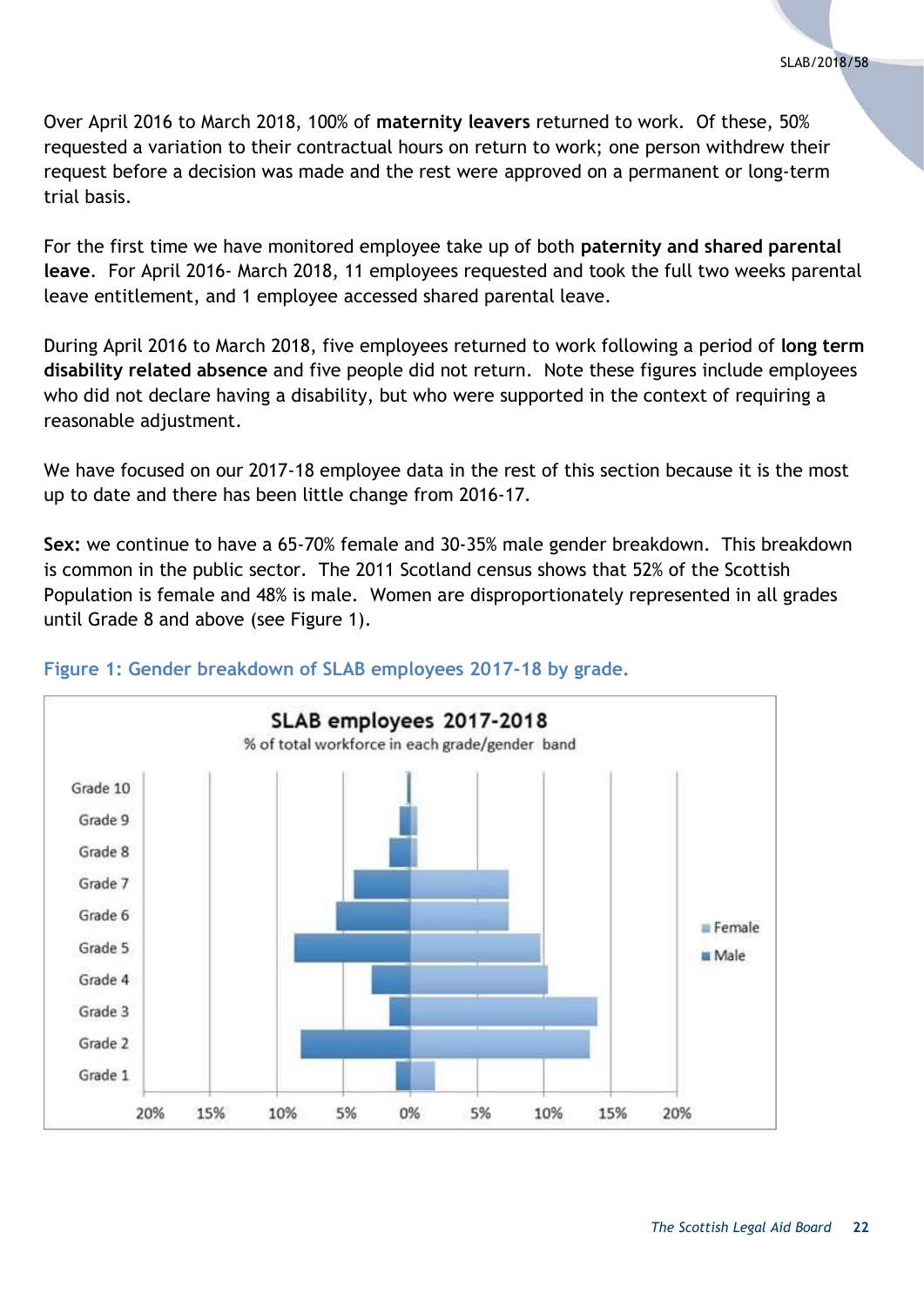**Age:** Our employees are clustered around the middle age ranges with few employees aged <24 years (<5%) and 55+ years (15-20%).The average employee age is 45 years. The data suggests that our age profile is increasing**.**

The data below represents **the 68% of our 380 employees who have completed their equality record.**

**Disability:** Fifteen to twenty percent (15-20%) of employees who have completed their equality record have declared a 'disability or long term health condition'. This is a significant increase in disclosure (<10% in 2015-16) and is comparable with the average public sector employment rate for people with disabilities (1 in 9). We think this increase in disclosure could be the result of:

- introducing the census question format which expands on disability alone to include long term health conditions
- introducing the range of potential disabilities or long term health conditions thereby helping people understand what we mean
- the work we are doing on mental health.

**Sexual orientation**: Less than five percent (<5%) of employees identify as lesbian, gay, bisexual or other/ unsure which is in line with the 2015 Scottish Survey Core Questions dataset. However, it is also the group with the highest 'prefer not to say' response of 10-15%.

**Ethnic Origin**: Our 2017-18 data tells us that:

- 85-90% of employees identify as 'White Scottish, British or Irish',
- <5% identify as 'White minority ethnic', and
- <5% identify as 'non-white minority ethnic.

The 2015 national figures<sup>9</sup> show that 5.3% of the Scottish population fall into the 'white minority' group and 'non-white minority ethnic groups' represented 3.7% of the population. The data we have suggests SLAB's workforce is likely to be less representative than the Scottish population. By contrast, our recruitment data shows our applicant demographic is more representative (<5% white minority and 5-10% non-white minority ethnic representation). We have analysed our recruitment data for equality of outcome through our recruitment process and there are no significant differences from application stage to appointment across ethnic groups.

**Religion or Belief**: The number of employees identifying as Christian is lower than the Scotland Census figure (35-40% compared to the 2015 nationally declared figure of 49%<sup>10</sup>). The percentage of SLAB employees declaring no religion is 50-55% compared to the 2015 national figure of 47%). The number of employees identifying with 'other religions' (aggregating minority groups e.g. Buddhist, Hindu, Muslim) is <5% compared to the national profile of 3.3%. Note that 5-10% of employees responded 'prefer not to say'.

l <sup>9</sup> See<http://www.gov.scot/Topics/People/Equality/Equalities/DataGrid/Ethnicity>

<sup>10</sup> See<http://www.gov.scot/Topics/People/Equality/Equalities/DataGrid/Religion>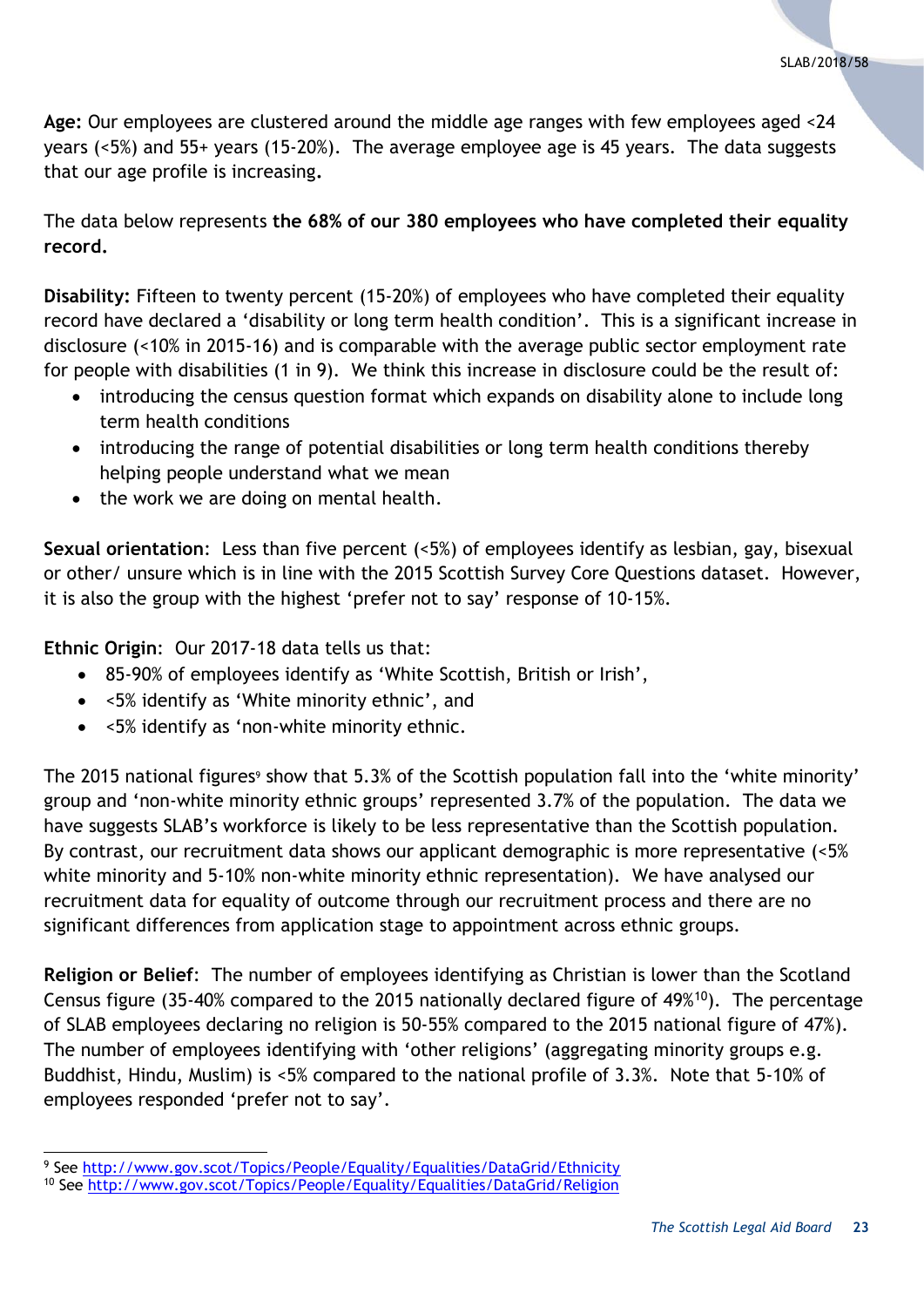**Transgender:** Our workforce population is too small to report on transgender.

#### <span id="page-23-0"></span>**Gender pay gap**

One of the key strategic aims of the SLAB's pay policy is to continue to work towards making sure that pay is fair and non-discriminatory. We conduct an annual equal pay audit and apply our pay policy to all staff regardless of any protected characteristic.

As a listed public authority, SLAB is required to publish information every two years on the percentage difference between male employees' average hourly pay and female employees' average hourly pay (both excluding overtime). This is our gender pay gap.

SLAB's all staff (i.e. full time and part time) mean gender pay gap at March 2018 is 13.8% (median figure is 18.3%). The clustering of female employees in the lower grades continues to influence this pay gap.

This was reported to Scottish Government as part of the pay award 2017/18 settlement. This is a slight improvement on figures reported as at August 2017 (mean was 13.9% and median figure was 18.3%) and at March 2016 (mean was 14.2% and median was 23.3%). The 2016 mean pay gap in Scotland is reported as 14.9% (median figure is  $15.6\%$ )<sup>11</sup>.

Over the remaining period of this Equalities Action plan – we will publish our People Strategy for 2018-22. As part of the action plan to implement that strategy we will ensure our recruitment policies do not have any inadvertent biases and look within scales to ensure that there are no biases within those.

We are required to publish our policy on equal pay and information on occupational segregation every 4 years. We published this information in our April 2017 Equality Mainstreaming report and will provide an update when we report at the end of our three-year equality outcome cycle in April 2020.

#### <span id="page-23-1"></span>**The way we train our staff**

l

We recognise and value the differences and individual contribution that people make. We provide support and encouragement to employees to develop their careers and increase their contribution to the organisation through the enhancement of their skills and abilities.

All employees have access to our Learning Management System (LMS) containing a suite of equality and diversity e-learning courses and resources. We have a specific section on mental health which is one of our current priorities. Access to online learning for their personal development or personal interest is also free.

<sup>11</sup> See Close the Gap's March 2017 annual paper - <https://www.closethegap.org.uk/content/resources/Briefing17.pdf>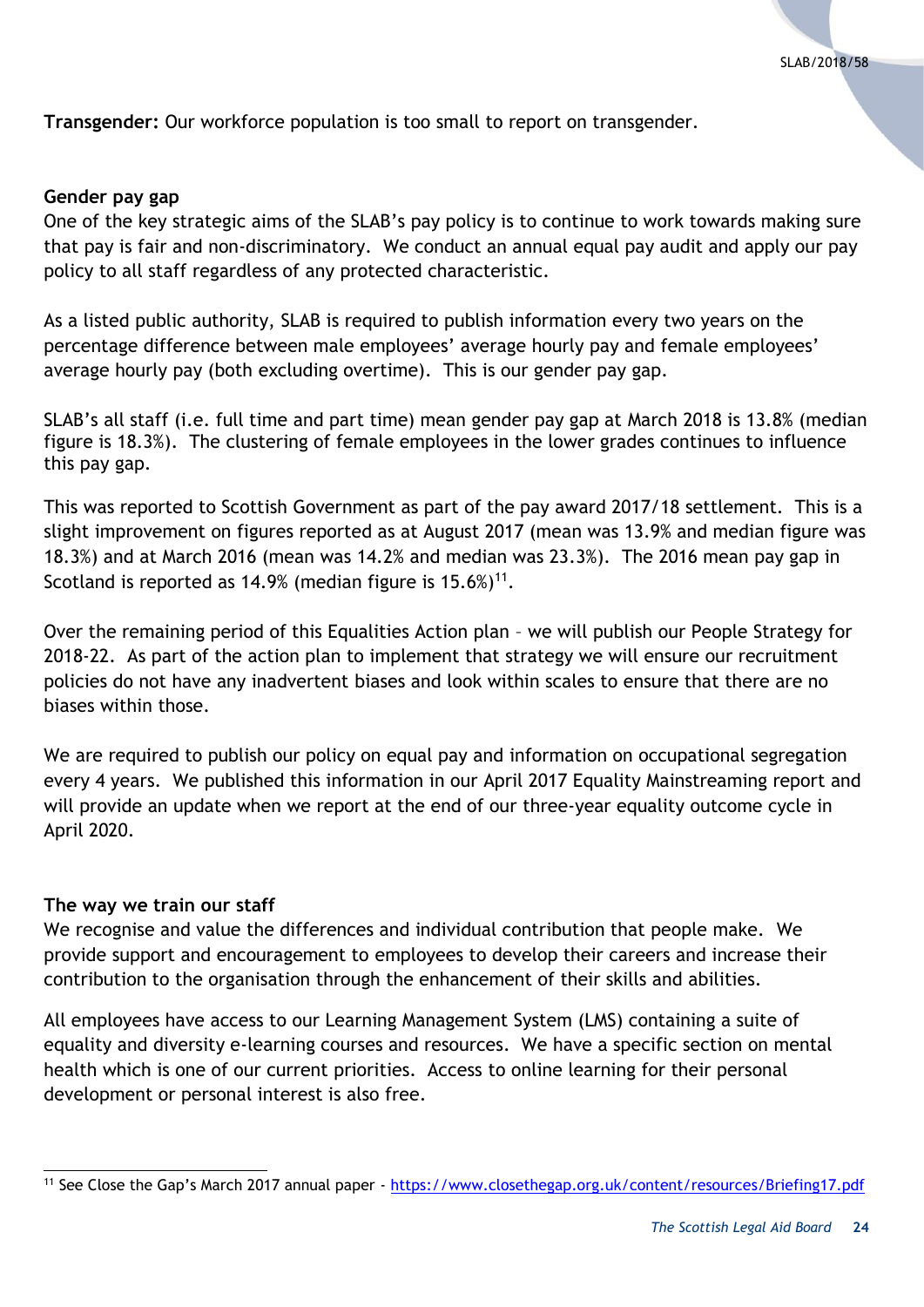Equality and diversity is a part of our corporate induction programme. The induction session includes a face to face discussion with our Corporate Policy Officer (Equality) after completion of six core equality online learning modules; Working with the Equality Act, Disability Etiquette, Challenging Behaviour, Mental Health at Work, Cultural Awareness, and Transgender Awareness. (all developed by Skill Boosters).

In addition to compulsory corporate training, managers plan for relevant equalities training based on their departmental or individual employee needs. Examples of equality and diversity related training that has taken place since April 2017:

- Understanding and supporting customers with mental health problems completed by 39 employees in our Civil Finance team
- Dealing with Debt and Mental Health completed by 2 employees in our Civil Finance team
- The Equality Act 2010 and Disability Damage Claims completed by 10 employees in our Legal Services team
- Resilience Building Workshop completed by 15 employees
- Mental Health and Workplace Mediation completed by two of our Human Resources team
- Stonewall LGBT Good Practice e-learning completed by 8 employees in our PDSO team.

#### <span id="page-24-0"></span>**How we use our employee data**

We analyse our employee data to provide assurance our policies and procedures take into account the public sector equality duties. Our HR team use the data to analyse our pay and performance management information and report this to our Executive Team. We have used the data to inform changes to our flexible working policy that now includes homeworking. The equality impact assessment that supports this change in policy can be found on our website.

## **For more information on our equalities work please contact Louise Baggott, Corporate Policy Officer (Equalities) on 0131 240 1981 or email [baggottlo@slab.org.uk](mailto:baggottlo@slab.org.uk)**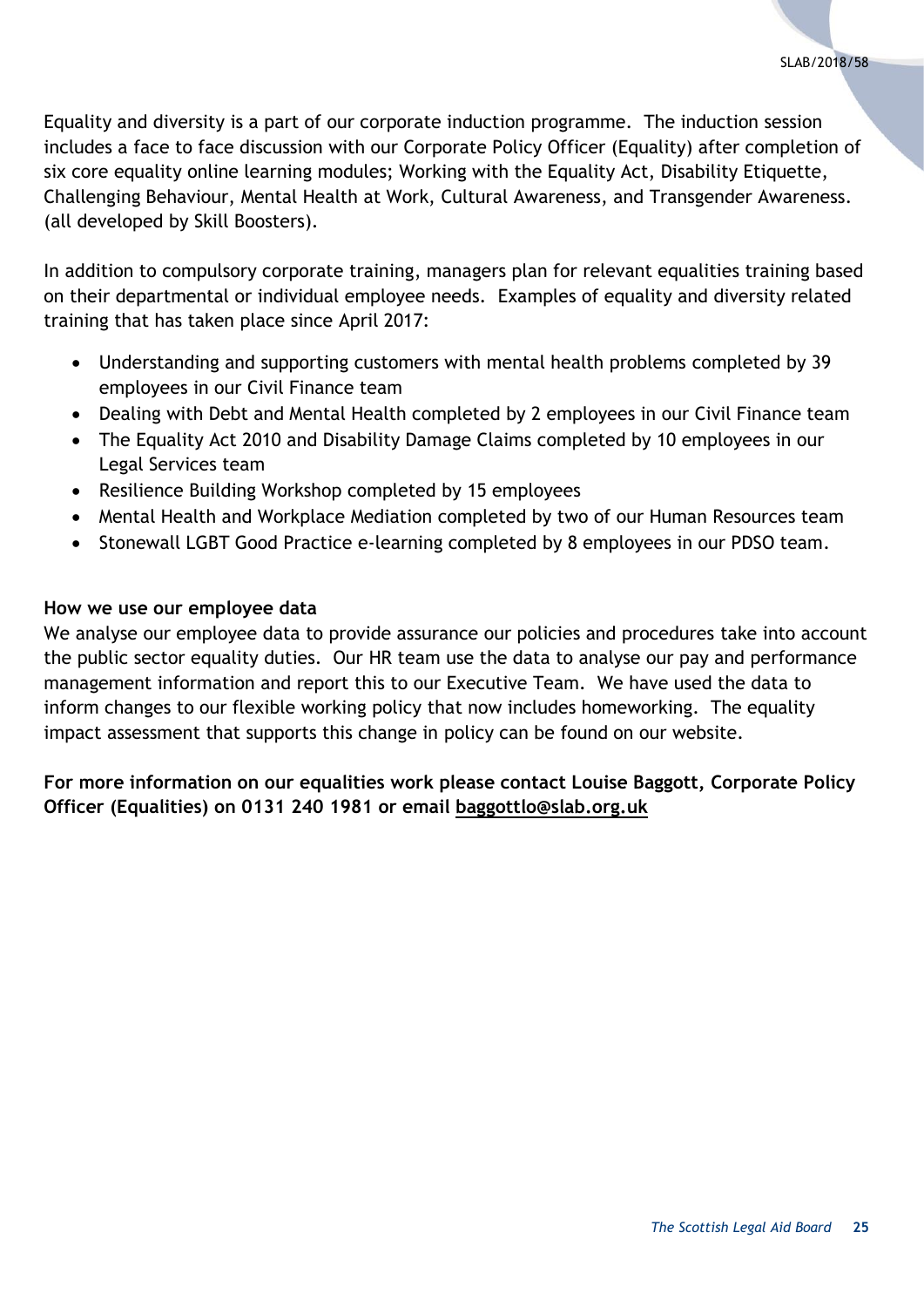٦

## <span id="page-25-0"></span>**Appendix A. Summary of activities to achieve SLAB's equality outcomes**

| Equality Outcome 1: Our diverse workforce is aware and understands equality and                                                                                                                      |                                                                                                                                                                                                                                                                                                                                                                                                                                                              |  |  |  |
|------------------------------------------------------------------------------------------------------------------------------------------------------------------------------------------------------|--------------------------------------------------------------------------------------------------------------------------------------------------------------------------------------------------------------------------------------------------------------------------------------------------------------------------------------------------------------------------------------------------------------------------------------------------------------|--|--|--|
| diversity and the impact of this in helping us manage and deliver our business (relevant<br>to all protected characteristics).                                                                       |                                                                                                                                                                                                                                                                                                                                                                                                                                                              |  |  |  |
| Project/ duration                                                                                                                                                                                    | Priority work                                                                                                                                                                                                                                                                                                                                                                                                                                                |  |  |  |
| <b>Mental Health at</b>                                                                                                                                                                              | Training and awareness raising on mental health issues<br>$\bullet$                                                                                                                                                                                                                                                                                                                                                                                          |  |  |  |
| <b>Work</b>                                                                                                                                                                                          | Improved transparency on employee support available<br>$\bullet$                                                                                                                                                                                                                                                                                                                                                                                             |  |  |  |
| Years 1 to 3                                                                                                                                                                                         | Engagement with employees about disclosing disability (as part of<br>corporate equality data gathering)<br>Revisit the mental health check survey in May 2019.                                                                                                                                                                                                                                                                                               |  |  |  |
| <b>Awareness raising</b><br>on equality,<br>diversity and<br>inclusion<br>Years 1 to 3                                                                                                               | Regular IntraSLAB updates and articles on equality topics including<br>$\bullet$<br>national awareness days and SLAB priorities (Equality Challenge)<br>Improved signposting to information, guidance and learning about<br>$\bullet$<br>equality practice (Equality Challenge)<br>Develop and resource relevant information, training and guidance<br>Incorporate equality and inviting in speakers to complement team<br>training or other corporate work. |  |  |  |
|                                                                                                                                                                                                      |                                                                                                                                                                                                                                                                                                                                                                                                                                                              |  |  |  |
| <b>Information about</b>                                                                                                                                                                             | Development of reasonable adjustment resources for all offices<br>$\bullet$                                                                                                                                                                                                                                                                                                                                                                                  |  |  |  |
| reasonable                                                                                                                                                                                           | Employee training or awareness raising as required                                                                                                                                                                                                                                                                                                                                                                                                           |  |  |  |
| adjustments                                                                                                                                                                                          | Review of need to improve reasonable adjustment information for<br>$\bullet$                                                                                                                                                                                                                                                                                                                                                                                 |  |  |  |
| Year 1 only                                                                                                                                                                                          | employees moving teams and/ or new managers.                                                                                                                                                                                                                                                                                                                                                                                                                 |  |  |  |
|                                                                                                                                                                                                      |                                                                                                                                                                                                                                                                                                                                                                                                                                                              |  |  |  |
| Equality outcome 2: Minority ethnic people and disabled people experience equal access<br>to quality accessible services and information about legal aid (relevant to disability and<br>raced only). |                                                                                                                                                                                                                                                                                                                                                                                                                                                              |  |  |  |
| Project/ duration                                                                                                                                                                                    | <b>Priority work</b>                                                                                                                                                                                                                                                                                                                                                                                                                                         |  |  |  |
| <b>Review of</b><br>template letters                                                                                                                                                                 | Purchase new software to improve the formatting options for<br>$\bullet$<br>current system letters<br>Redraft and improve current system letters for customers<br>$\bullet$<br>Undertake end user engagement to inform final letter format and<br>language.                                                                                                                                                                                                  |  |  |  |
| <b>GALA Project</b><br>(Legal Aid<br><b>Handbook</b><br><b>Review)</b>                                                                                                                               | Aims to review the information help in our handbook, other<br>$\bullet$<br>guidance and user needs<br>Set a framework for longer term changes.<br>٠                                                                                                                                                                                                                                                                                                          |  |  |  |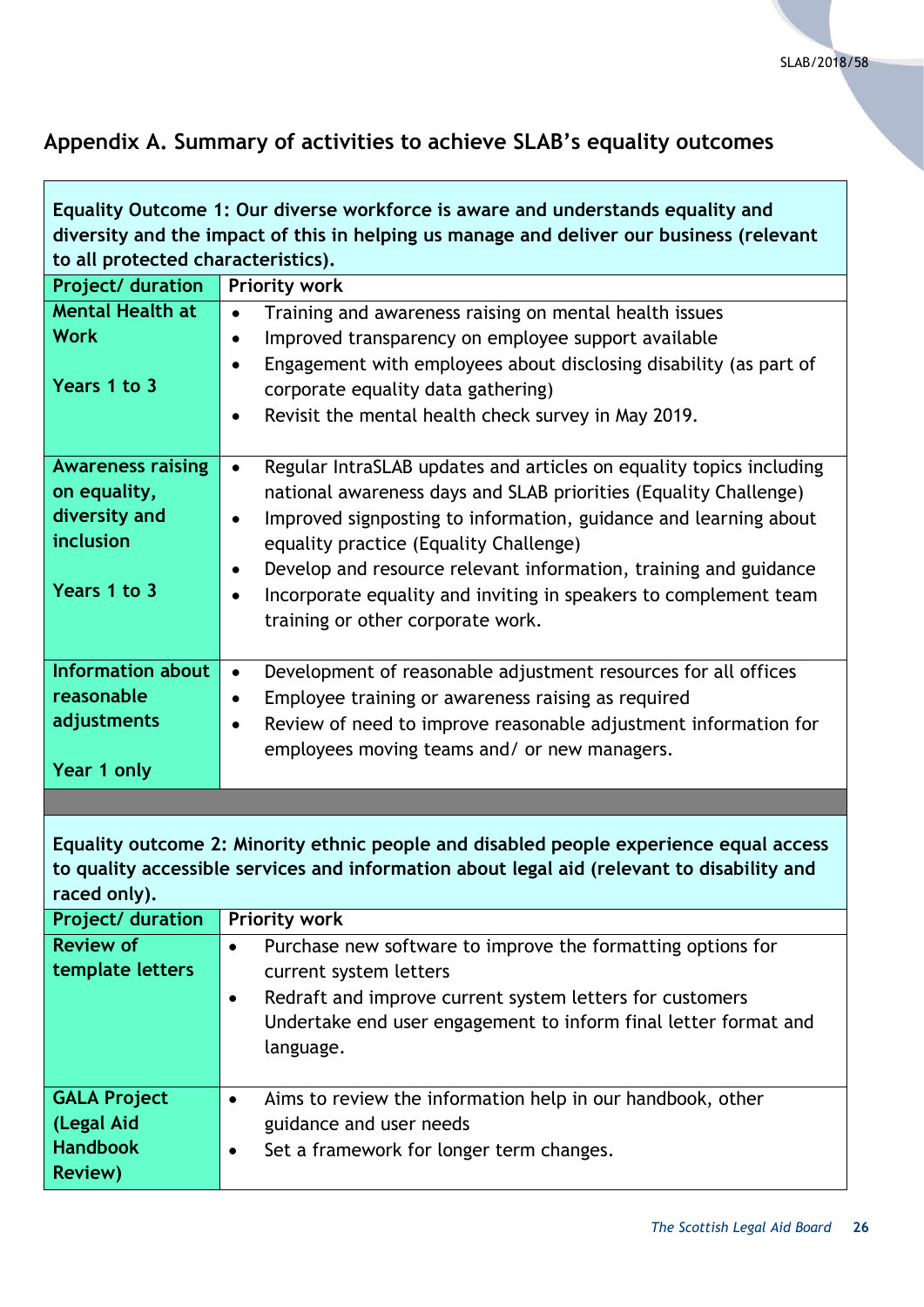| Equality outcome 2 continued.                                                                                                                                   |                                                                          |  |  |
|-----------------------------------------------------------------------------------------------------------------------------------------------------------------|--------------------------------------------------------------------------|--|--|
| <b>Project/ duration</b>                                                                                                                                        | <b>Priority work</b>                                                     |  |  |
| Improved                                                                                                                                                        | Review access audits of our offices and set actions                      |  |  |
| communication                                                                                                                                                   | Publish access information online                                        |  |  |
| on office                                                                                                                                                       | Link to work on reasonable adjustments under equality outcome 1.         |  |  |
| accessibility                                                                                                                                                   |                                                                          |  |  |
| Communication                                                                                                                                                   | Independent website accessibility audit                                  |  |  |
| <b>Strategy</b>                                                                                                                                                 | Revised communications guidance for employees                            |  |  |
|                                                                                                                                                                 | Update template documents with accessibility embedded                    |  |  |
|                                                                                                                                                                 |                                                                          |  |  |
| Form 2                                                                                                                                                          | To be developed in line with project plan and is likely to include early |  |  |
| <b>Digitisation</b>                                                                                                                                             | consideration of user needs and digital accessibility specifications.    |  |  |
|                                                                                                                                                                 |                                                                          |  |  |
| Equality outcome 3: System users and legal aid applicants are aware of why we collect<br>equalities information and can conveniently disclose this information. |                                                                          |  |  |
| <b>Project/ duration</b>                                                                                                                                        | <b>Priority work</b>                                                     |  |  |
| <b>Options for</b>                                                                                                                                              | Project aims to develop options for increase capture of equalities data  |  |  |
| increased data                                                                                                                                                  | on applicants and system user to help SLAB in managing and developing    |  |  |
| capture                                                                                                                                                         | the legal aid system.                                                    |  |  |
|                                                                                                                                                                 |                                                                          |  |  |
|                                                                                                                                                                 |                                                                          |  |  |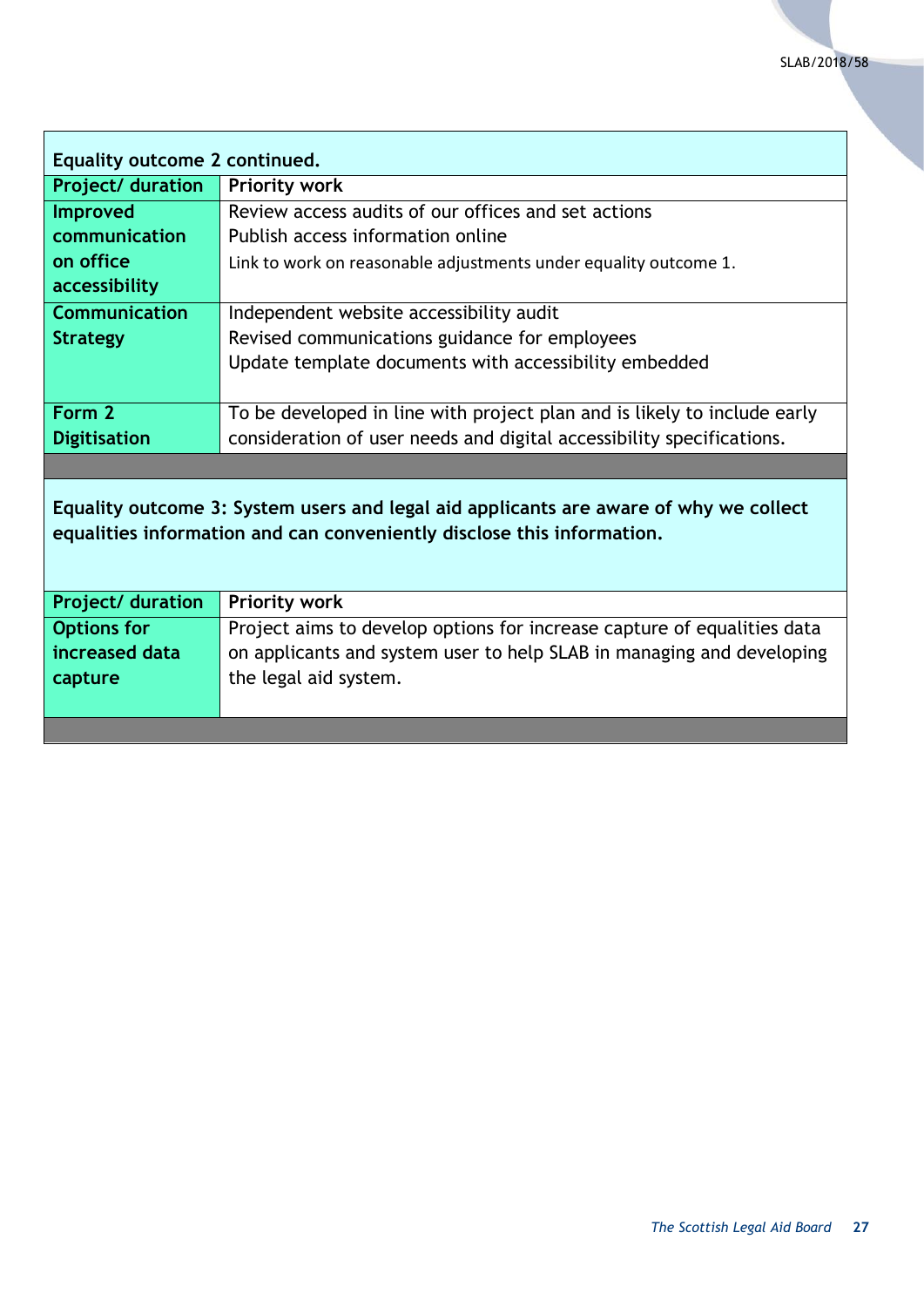## <span id="page-27-0"></span>**Appendix B. Equality Monitoring of Protected Characteristics 2016-17 and 2017-18 Comparison tables.**

| $\overline{1}$ able to minimize the state of the state of the state $\overline{1}$ . The state of the state of the state of the state of the state of the state of the state of the state of the state of the state of the state of the s |                                 |                                 |  |  |
|-------------------------------------------------------------------------------------------------------------------------------------------------------------------------------------------------------------------------------------------|---------------------------------|---------------------------------|--|--|
| Category                                                                                                                                                                                                                                  | 2016-2017                       | 2017-2018                       |  |  |
|                                                                                                                                                                                                                                           | % based on 382 employees        | % based on 380 employees        |  |  |
| <b>Sex</b>                                                                                                                                                                                                                                | 100% equality record completion | 100% equality record completion |  |  |
| Female                                                                                                                                                                                                                                    | 65-70%                          | 65-70%                          |  |  |
| Male                                                                                                                                                                                                                                      | 30-35%                          | 30-35%                          |  |  |

#### <span id="page-27-1"></span>**Table 1 Employees Sex Distribution Comparison 2016-17 with 2017-18**

## <span id="page-27-2"></span>**Table 2 Employees Age Distribution Comparison 2016-17 with 2017-18**

| <b>Category</b> | 2016-2017                       | 2017-2018                       |
|-----------------|---------------------------------|---------------------------------|
|                 | % based on 382 employees        | % based on 380 employees        |
| Age (years)     | 100% equality record completion | 100% equality record completion |
| $24$            | $< 5\%$                         | $< 5\%$                         |
| $25 - 34$       | 15-20%                          | 20-25%                          |
| $35 - 44$       | 25-30%                          | 25-30%                          |
| 45-54           | 30-35%                          | 30-35%                          |
| $55 - 64$       | 10-15%                          | 10-15%                          |
| $65+$           | $< 5\%$                         | $< 5\%$                         |

#### <span id="page-27-3"></span>**Table 3 Employees National Identity Distribution Comparison 2016-17 with 2017-18**

| <b>Category</b>          | 2016-2017                      | 2017-2018                      |
|--------------------------|--------------------------------|--------------------------------|
|                          | % based on 382 employees       | % based on 380 employees       |
| <b>National identity</b> | 52% equality record completion | 68% equality record completion |
| <b>Scottish</b>          | 65-70%                         | 60-65%                         |
| <b>Other British</b>     | 25-30%                         | 25-30%                         |
| Other national identity  | $5 - 10%$                      | $5 - 10%$                      |
| Prefer not to say        | $< 5\%$                        | $< 5\%$                        |